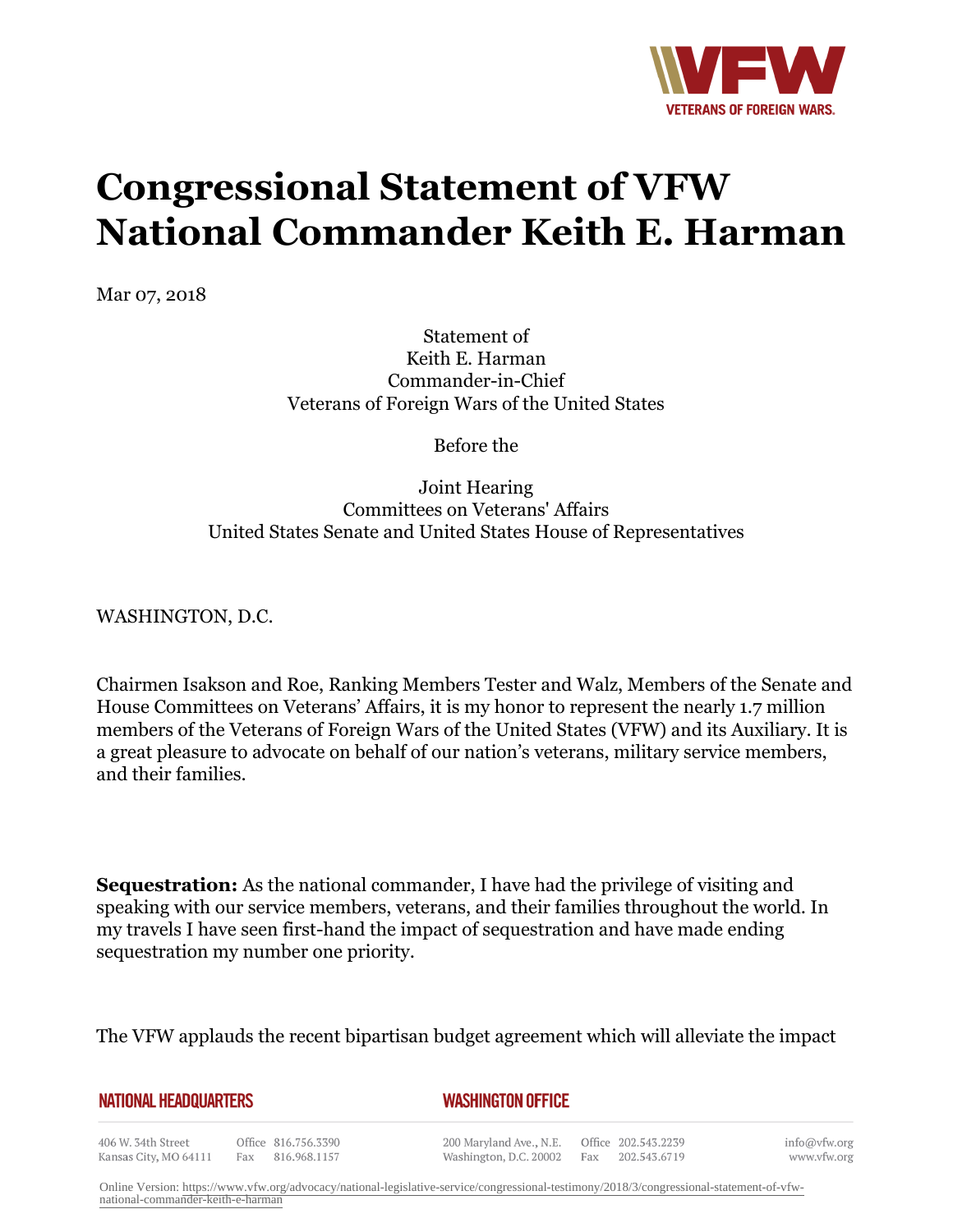of sequestration on the benefits and services for service members, veterans and their families. The VFW is pleased that the budget agreement includes \$4 billion to address urgent Department of Veterans Affairs (VA) infrastructure needs and increases the nondefense discretionary caps, which would enable VA to begin implementing its seamless Department of Defense and VA electronic health care record, fund the recent executive order to reduce the rate of suicide among recently discharged veterans, and improve access to health care for veterans.

However, the bipartisan budget deal simply delays sequestration for two years instead of completely repealing the sequestration spending caps which were created in 2011 when the Joint Select Committee on Deficit Reduction failed to agree on \$1.5 trillion in deficit reduction. Sequestration has taken a massive toll on programs critical to our military and veterans.

Our armed services face difficulties with reduced readiness, delayed maintenance and modernization, and cuts to quality of life programs. The lack of a timely, fully-funded defense budget hinders DOD's ability to properly plan for our country's defense, defeat our enemies abroad, and execute their most solemn duty –– to bring home our missing.

VA has requested that funding for the Veterans Choice Program be moved from mandatory to discretionary spending and merged with its medical services account. Given that Choice Program spending has risen to nearly \$5 billion and the estimated continued increase of demand for VA health care, including community care, will continue to increase and will require future adjustments to sequestration spending caps. VA's commendable decision to adopt the same electronic health care record as DOD will also increase demand for funding above current spending caps. The VFW will not tolerate cuts to veterans' programs or services to pay for such needs.

Compounding the problem is the increased reliance by Congress on continuing resolutions (CRs) to fund the government. For DOD, this means instability and uncertainty into the funding process by limiting long-term decision making, canceled training, penalties on contracts, delayed maintenance on weapons systems, lack of equipment, cuts to quality of life programs, longer deployments, wear on materials, and an overall decreased readiness status.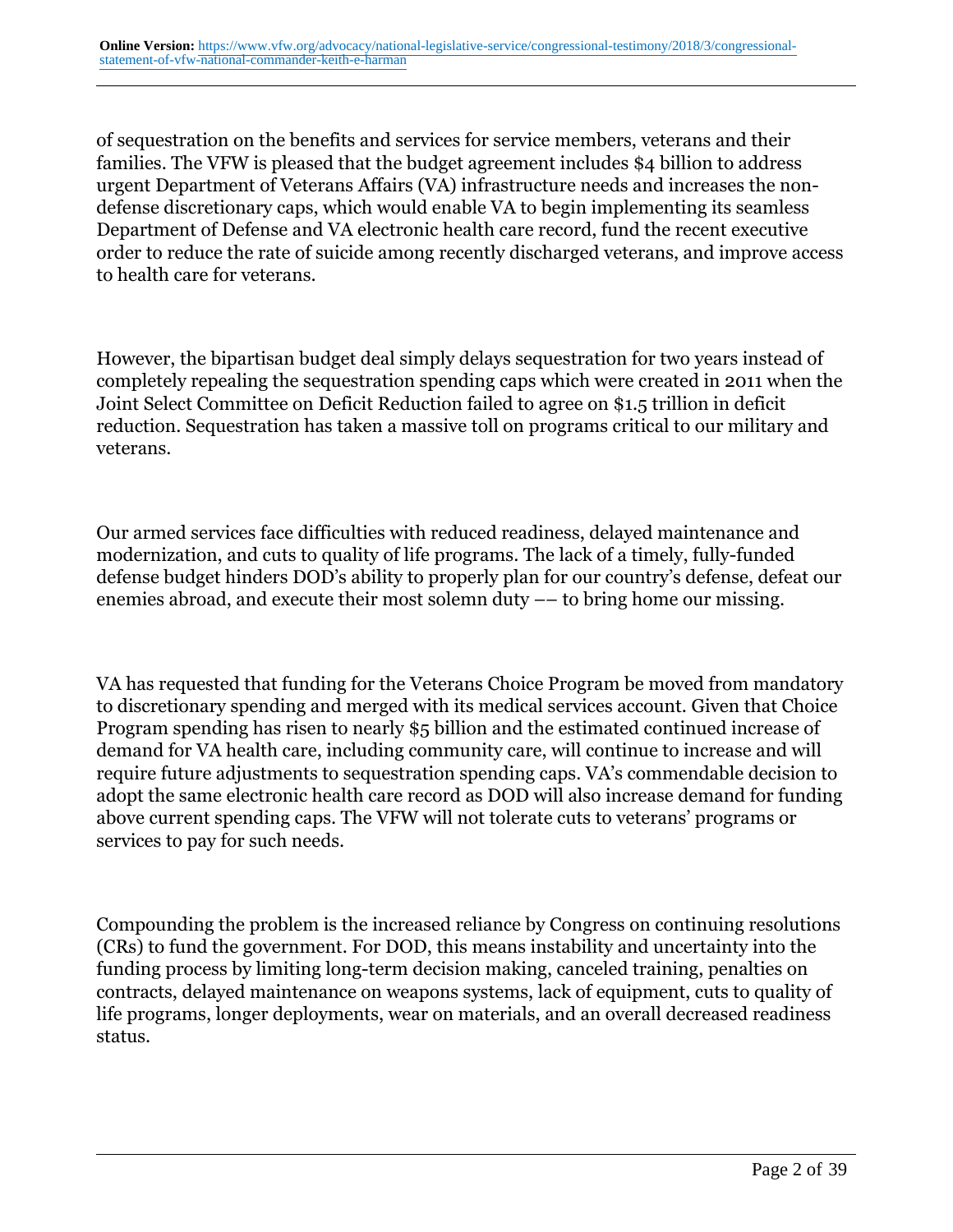The resources VA is given to care for our nation's veterans has increased in past years, but outdated and arbitrary budget caps on federal discretionary spending have prevented budget increases from keeping pace with the growing demand on the VA health care system. Budget caps have forced VA to request less resources than needed to accomplish its mission and required Congress to provide VA less resources than it has requested, which hinders VA's ability to meet its obligation to our nation's veterans.

The good news is that the *Bipartisan Budget Act of 2018* establishes a Joint Select Committee on Budget and Appropriations Reform, which is tasked with providing recommendations and legislative language that will significantly reform the budget and appropriations process. The VFW urges the members of these committees who have been appointed to this super committee to work with members from both chambers and different ideological and political beliefs in order to strike an agreement on common sense budget reforms. The VFW stands ready to assist this super committee in succeeding where the previous one failed. Service members, veterans, and their families are counting on you do the right thing and repeal sequestration once and for all.

**Fiscal Year 2019 Budget Request:** The VFW, in partnership with the Independent Budget (IB), produces annual budget recommendations for each of VA's major funding accounts and compares them to the Administration's request. More complete details on the IB recommendations can be found at: [www.independentbudget.org/:](http:http://www.independentbudget.org/)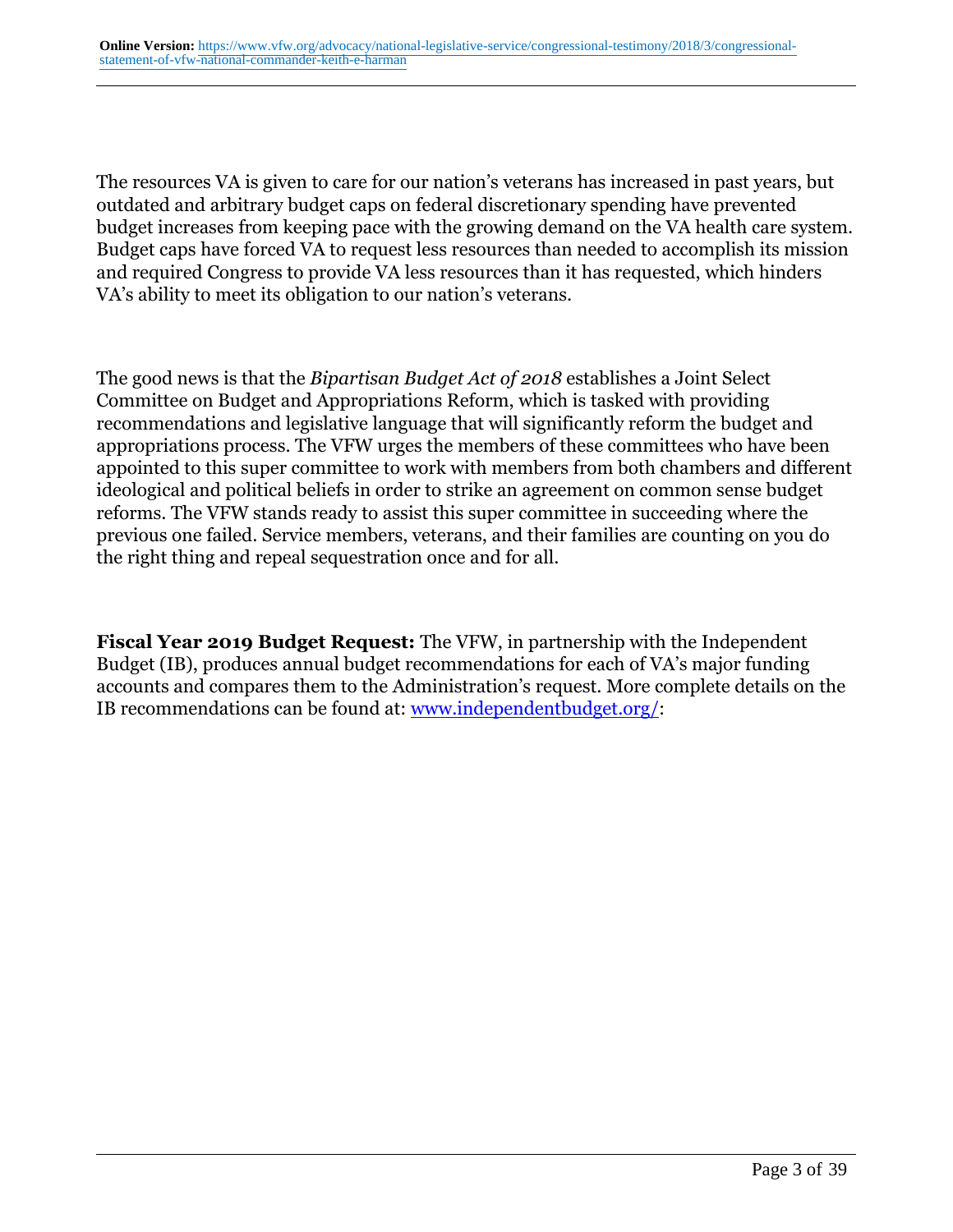| $\frac{1}{2}$ . The state of the state $\frac{1}{2}$ is the state of the state $\frac{1}{2}$ in the state of $\frac{1}{2}$ is the state of $\frac{1}{2}$ |               |                      |                       |                      |             |
|----------------------------------------------------------------------------------------------------------------------------------------------------------|---------------|----------------------|-----------------------|----------------------|-------------|
|                                                                                                                                                          | FY2018*       | FY2019               | FY2019*               | FY 2020              | FY20        |
|                                                                                                                                                          | Appropriation | <b>Admin Revised</b> | Independent<br>Budget | <b>Admin Request</b> | Indep<br>Bu |
| <b>eterans Health Adminis tration</b>                                                                                                                    | 77,369,262    | 76,769,815           | 83,464,407            | 79,131,599           | 84,         |
| eneral Operating Expenses (GOE)                                                                                                                          | 3,405,891     | 3,411,286            | 3,625,974             |                      |             |
| ept. Admin. and Misc. Programs                                                                                                                           | 4,525,693     | 5,879,461            | 6,182,315             |                      |             |
| onstruction Programs                                                                                                                                     | 1,010,000     | 2,029,375            | 2,742,000             |                      |             |
| iscretionary Budget Authority                                                                                                                            | 86,491,061    | 88,292,133           | 96,198,696            |                      |             |
| (Including Medical Collections)                                                                                                                          |               |                      |                       |                      |             |
|                                                                                                                                                          |               |                      |                       |                      |             |

## **Independent Budget Recommendations for** VA Appropriations for Fiscal Year 2019 and FV 2020 Advance Appropriations

funding levels in S. 1557, the MilitaryConstruction, Veterans Affairs, and Related Agencies Appropriations Act, 2018.

 $P$ rogram funding is currently scored as a mand atory cost for  $VA$ 

The VFW was pleased to hear Secretary of Veterans Affairs David Shulkin's decision to have the Department adopt the same electronic health care record (EHR) system as the Department of Defense (DOD), putting an end to the saga of not being able to efficiently integrate military treatment records into a veteran's treatment plan. This plan will greatly improve the delivery of care to ill and injured veterans, and ensure truly integrated care as service members transition from DOD to VA care.

While improvements to information technology (IT) systems are an important part of VA's mission, the cost of doing so cannot come at the expense of health care veterans have earned. We call on Congress to balance the needs of an improved VA with the need to ensure high quality health care is provided to all eligible veterans. In VA's fiscal year (FY) 2019 budget request, VA states it will transfer \$782 million from its FY 2018 medical care and Office of IT appropriations to its EHR modernization program. The VFW supports an integrated VA-DOD EHR, but we do not endorse taking critical funds away from health care to pay for it.

The VFW calls on Congress to allocate the nearly \$800 million VA needs in FY 2018 for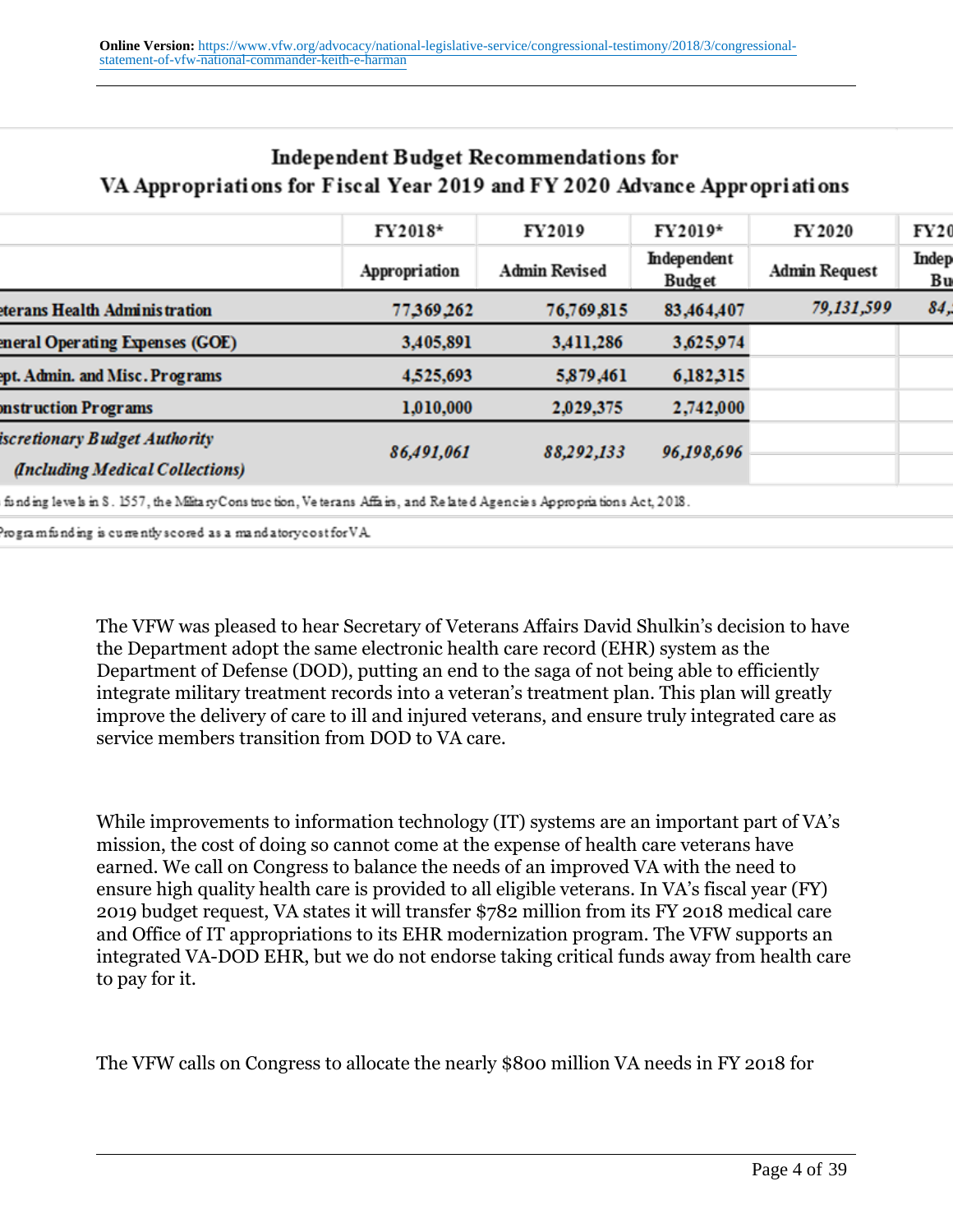EHR modernization from the additional fiscal year 2018 discretionary non-defense appropriations included in the recent bipartisan budget deal. Doing so would ensure VA can begin its work to provide a truly seamless transition for our service members and our veterans.

**VA's Legislative Recommendations:** Each year VA provides a list of legislative priorities in its annual budget proposal meant to provide new or extend existing authorities. Most of these proposed priorities make sense, like extending the grants for transportation of highly rural veterans, adjusting pay caps for registered nurses so VA can hire and retain high-quality nurses, provide legal services for homeless veterans, authorize VA to pay for medical foster care, authorize VA doctors to practice across state lines, extend VA's authority to operate the Manila VA Regional Office, authorize VA to inscribe veterans' headstones to honor their spouses or dependent child, and close the loophole which allows flight schools to charge exorbitant fees for flight training.

Other recommendations the VFW opposes. VA is currently authorized to offset the cost of providing non-service-connected care to veterans by billing their other health insurance, which includes employer sponsored insurance and other private health care insurance coverage. VA collects nearly \$3.3 billion in medical care collections a year. However, the Congressional Budget Office has consistently found that VA fails to collect as much as it should from billing private health insurance. The VFW supports several initiatives to increase VA medical care collection, such as requiring health care networks to consider VA an authorized provider so VA can receive higher reimbursement rates. The VFW also supports authorizing VA to bill Medicare and TRICARE for non-service-connected care delivered at VA medical facilities. However, we oppose proposals to eliminate incentives for sharing other health care insurance information or punishing veterans who may not know their health insurance information has changed.

The VFW also continues to oppose efforts to nickel and dime veterans by reducing their annual cost-of-living adjustments. Veterans should not be asked to give up one benefit for another nor should veterans be required to forgo their benefits to expand benefits to other veterans.

**Community Care:** VFW members overwhelmingly agree that veterans must have access to community care doctors when VA care is not readily available. However, Congress and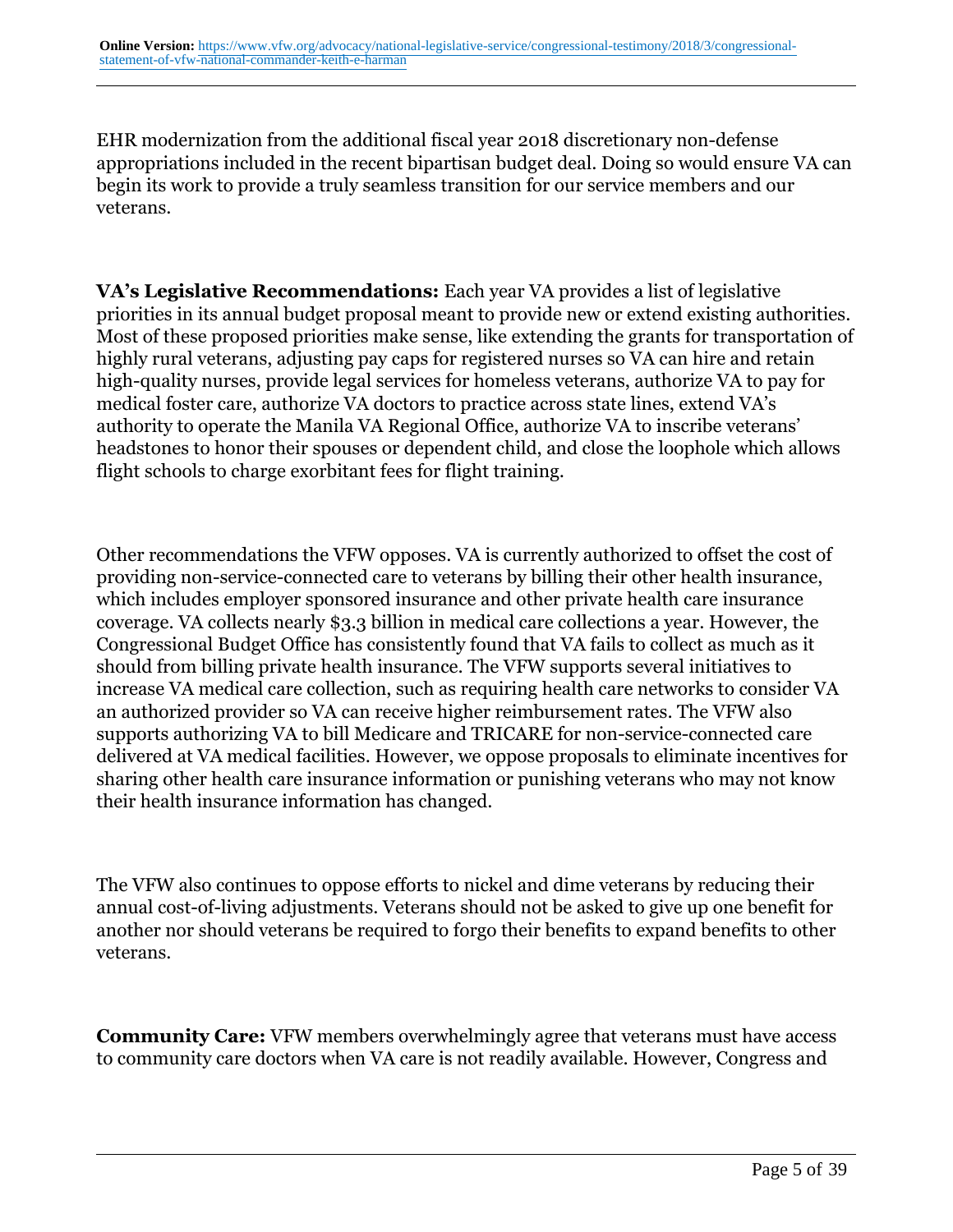VA must improve the current systems and processes to integrate private sector providers and other public health care systems into the veterans' health care system to ensure veterans have a seamless experience when accessing the care they need, regardless if it is at VA medical facilities or through private sector doctors.

To bridge the gap between thousands of veterans waiting too long for care, and the integrated system veterans deserve, Congress established the Veterans Choice Program. The Choice Program had a rough start, but it has made significant progress and has helped nearly two million veterans receive needed health care. However, the current program continues to face several challenges and must be improved before it is made permanent.

In the past three years, the VFW has assisted hundreds of veterans who faced delays receiving care through the Choice Program and has surveyed veterans specifically on their experience using VA community care and the Choice Program. Through this work, the VFW identified and worked with Congress and VA to address more than 15 issues with the program. For example, veterans continue to receive bills from private sector doctors who were unable to receive timely payment from VA because of complicated rules determining when VA was able to pay and when it was required to serve as a secondary payer. Veterans should never be billed for care that VA is responsible for paying. The VFW thanks these committees for eliminating the secondary payer requirements and making other legislative changes the VFW has identified to improve the Choice Program.

The VFW also commends VA and third party administers for their willingness to work with us to address issues veterans encounter when obtaining private sector care. VA has made more than 70 modifications to the Choice Program's contract to address many of the pitfalls that have plagued the program, such as allowing the contractors to conduct outbound calls when they have the proper authorization to begin the scheduling process.

However, the Choice Program is only a stopgap, and while it has been extended twice in the past year, it must be replaced with a permanent and improved community care program. For the VFW, any future community care program must assure the decision of when and where veterans receive their care is decided by veterans and their doctors, consolidate all community care programs into one, and make the program discretionary instead of mandatory spending.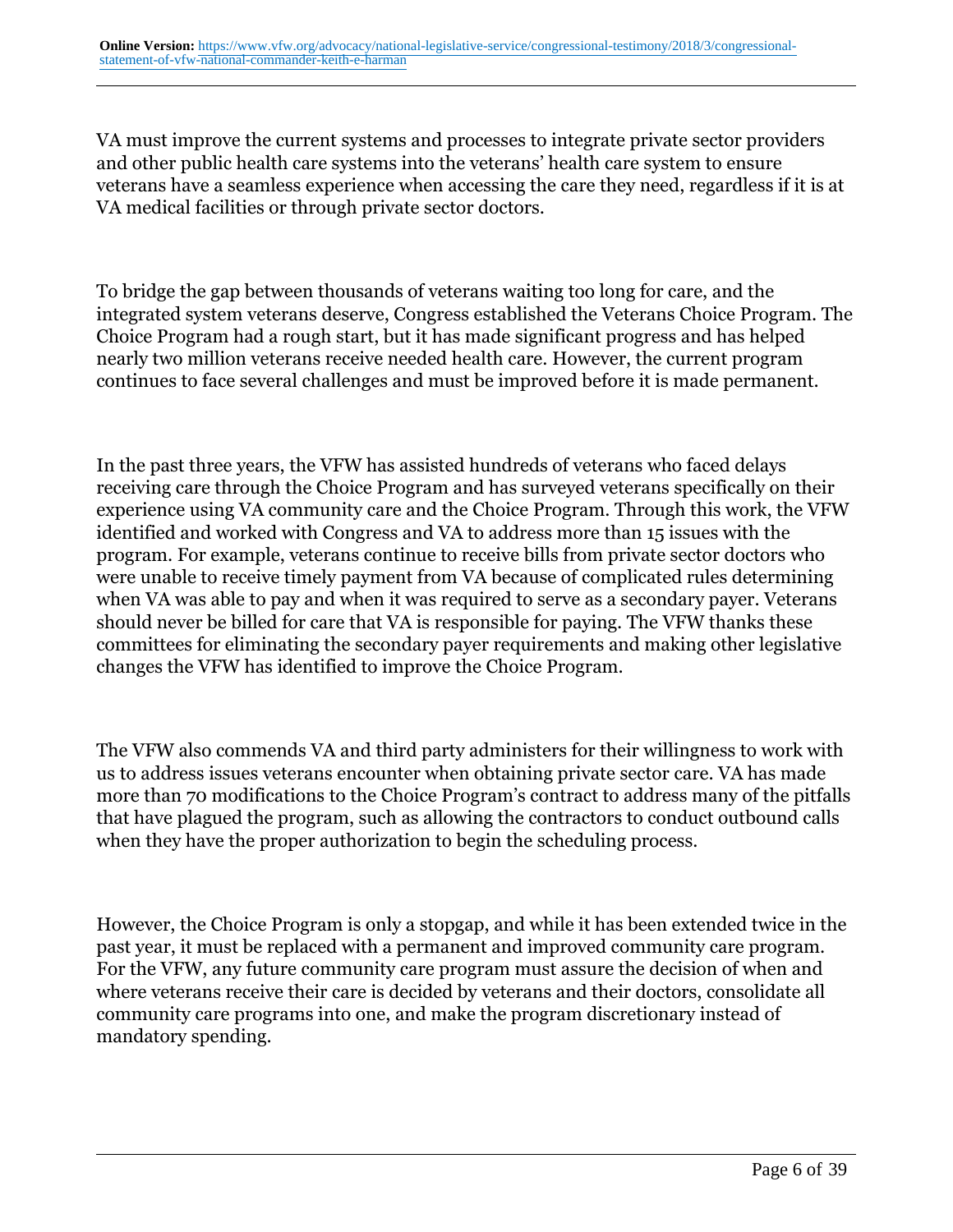The VA health care system delivers high-quality care and has consistently outperformed private sector health care systems in independent assessments. The VFW's numerous health care surveys have also validated that veterans who use VA health care are satisfied with the care they receive. In fact, our latest survey found that 77 percent of veterans report being at least somewhat satisfied with their VA health care experience. When asked why they turn to VA for their health care needs, veterans reported that VA delivers high-quality care which is tailored to their unique needs, and because VA health care is an earned benefit.

VA has made significant strides since the access crisis erupted in 2014 when whistleblowers across the country exposed how long veterans were waiting for the care they have earned and deserve. However, VA still has a lot of work to do to ensure all veterans have timely access to high-quality and veteran-centric care. Veterans deserve reduced wait times and shorter commutes to their medical appointments. This means turning to community care when needed, but it also means improving VA's ability to provide direct care.

That is why the VFW supports S. 2193, *the Caring for Our Veterans Act of 2017*, which would build on current community care programs by putting an end to arbitrary standards for when veterans may receive community care and consolidating multiple disparate community care programs into one. It would also eliminate confusion over when and how veterans can access community care doctors, and ensure VA remains the coordinator of care for veterans regardless of where the care is delivered.

Additionally, S. 2193 would strengthen the VA health care system and expand its ability to provide direct care to our nation's veterans, while preserving VA foundational services which cannot be duplicated in the private sector. It would expand and improve VA's graduate medical education and loan repayment programs to ensure VA is able to recruit and retain high-quality health care professionals. It also includes much-needed supplemental appropriations to expand and improve VA's capital infrastructure, and authorizes VA health care professionals to practice telemedicine across state lines to ensure veterans, particularly those in rural settings, have convenient access to virtual health care.

The VFW calls on Congress to swiftly pass of S. 2193, the *Caring for Our Veterans Act of 2017.*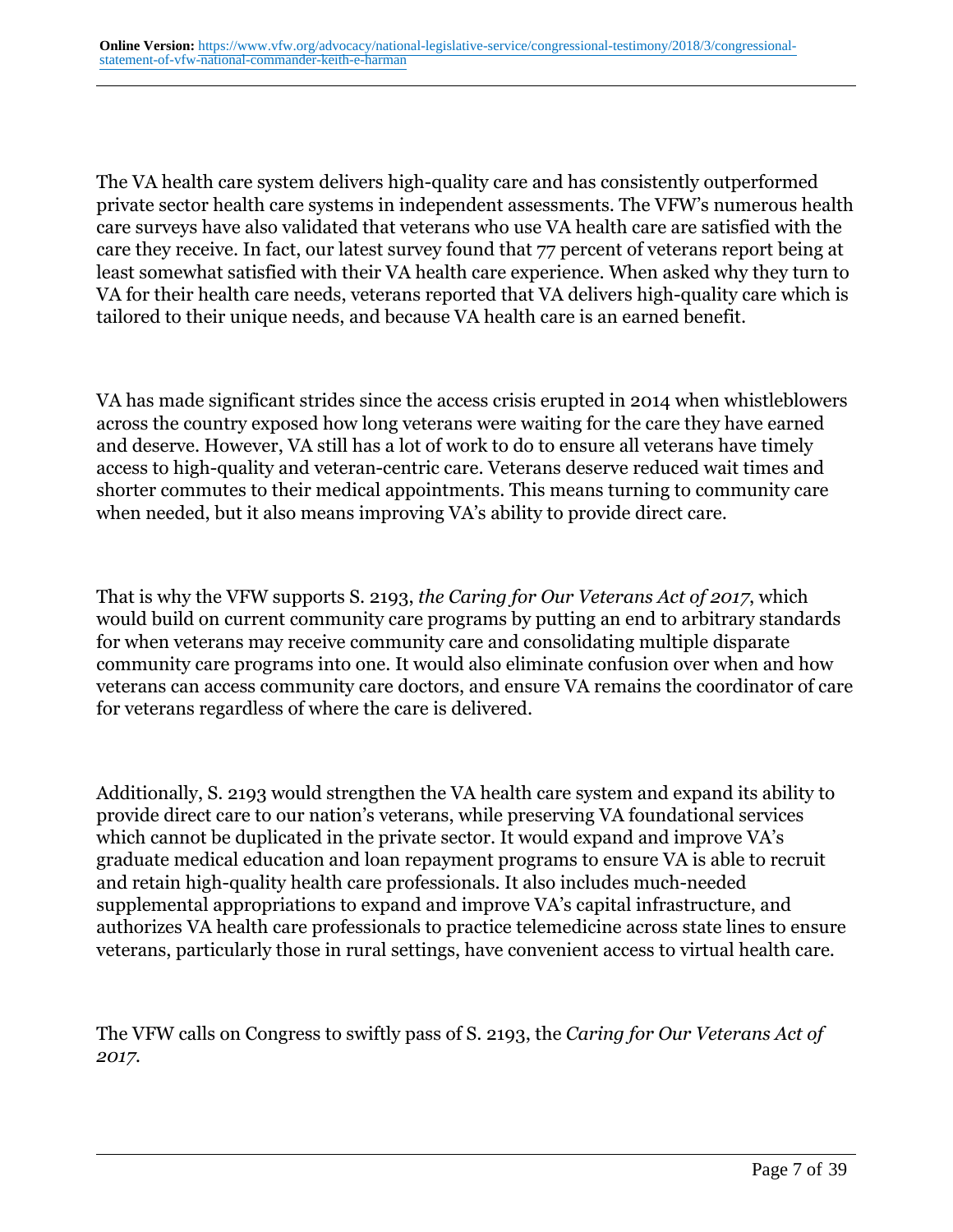**Telemedicine:** With geographic distance remaining a significant barrier to care for many veterans, the use of telemedicine technology has emerged as a highly effective method of providing veterans with timely and convenient care. The recent actions by Secretary Shulkin to expand the use of technology are laudable, but must be backed with legislative action. The VFW hears from VA providers who fear losing their licenses if they practice medicine across state lines. Congress must pass S. 925, the *VETS Act*, which would authorize veterans to receive the telehealth care they need regardless of where they are located.

Veterans who live in highly rural areas, have little to no internet access, and have long driving distances, must be the focus group for telemedicine expansion. Partnering with community organizations, including veterans service organizations (VSO), would be an opportunity to increase access and further reduce barriers. The VFW encourages both Congress and the VA to identify partners and reduce regulatory burdens to identify community locations where veterans could use telemedicine technology to access highquality health care.

**Caregivers:** Family caregivers who choose to provide in-home care to veterans who were severely disabled in the line of duty truly epitomize the concept of selfless service. They choose to put their lives and careers on hold, often accepting great emotional and financial burdens. They do so recognizing that their loved ones benefit greatly by receiving care in their homes, as opposed to institutional settings. The VFW strongly believes the contributions of family caregivers cannot be overstated, and our nation owes them the support they need and deserve. Unfortunately, the Program of Comprehensive Assistance for Family Caregivers is limited to the caregivers of post-9/11 veterans. Severely wounded and ill veterans of all conflicts have made incredible sacrifices, and all family members who care for them are equally deserving of our recognition and support. The fact that caregivers of previous era veterans are currently excluded from the full complement of program benefits implies that their service and sacrifices are not as significant, and we strongly believe this is wrong.

The VFW commends the Senate Committee on Veterans' Affairs for its efforts to correct this inequity through the *Caring for our Veterans Act of 2017*, which would expand the caregivers program to wounded veterans of all eras. The VFW frequently hears member feedback regarding eligibility for this important program. Their message is clear: veterans of all eras deserve caregiver benefits. As an intergenerational VSO that traces its roots to the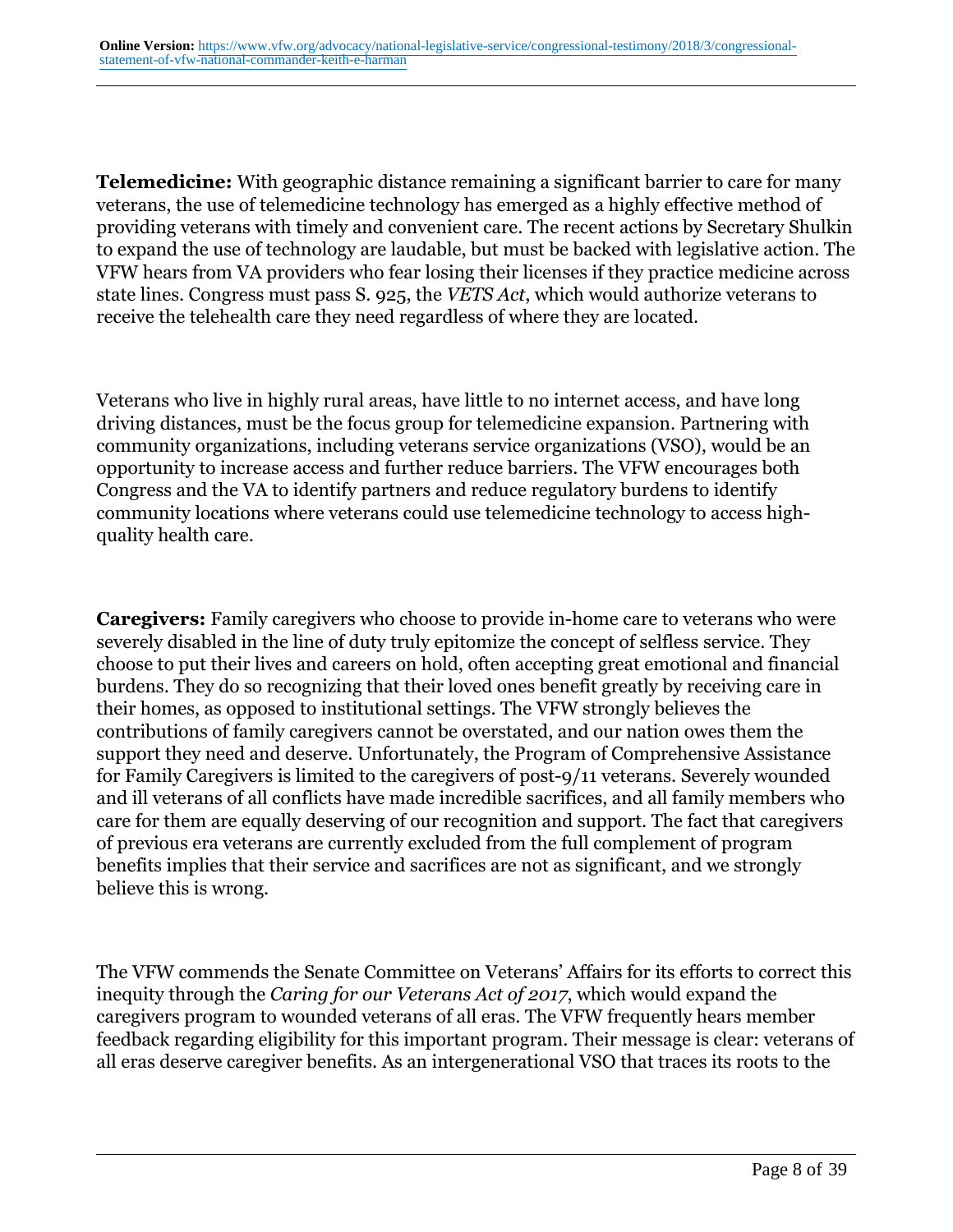Spanish American War, this is not surprising.

Our members are combat veterans from World War II, the Korean War, the Vietnam War, the Gulf War, and various other conflicts, in addition to more than 300,000 veterans from the wars in Iraq and Afghanistan. They rightly see no justifiable reason to exclude otherwise deserving veterans from program eligibility simply based on the era in which they served.

Expanding caregiver benefits is also the more financially responsible decision. Time and time again it is found that providing benefits to caregivers decreases spending. Caregivers are more cost efficient than nursing homes and assisted living facilities. Congress must pass S. 2193 to give veterans of all eras the opportunity to live at home with their loved ones as long as possible.

**Mental Health and Suicide:** In September 2016, the VFW launched a Mental Wellness Campaign to change the narrative in which America discusses mental health. We teamed with Give an Hour providers, One Mind researchers, the peer-to-peer group PatientsLikeMe, the family caregiver-focused Elizabeth Dole Foundation, the nation's largest pharmacy Walgreens, and the Department of Veterans Affairs to promote mental health awareness, to dispel misconceptions about seeking help, and to connect more veterans with lifesaving resources. The goal of the continuous VFW campaign is to destigmatize mental health, teach our local communities how to identify mental distress and what local resources are available to those struggling to cope. To do this, VFW Posts and our partners have held mental wellness workshops in every state from Virginia to California, to spread awareness of VA's mental health care services, as well as teach how to properly identify a fellow veteran in distress. VFW members talked to their fellow veterans about the Campaign to Change Direction and five warning signs of mental distress –– personality change, agitation, withdrawal, poor self-care and hopelessness.

The VFW has worked tirelessly these past few years to get people talking about mental health, to notice when somebody else may be in a mental health crisis, and to finally start getting rid of the stigmas that our society has held against seeking mental health care. The more we talk about it, the more we educate people about it, the more we address the actualities of mental health and suicide –– the more comfortable society and individuals suffering are going to become with accessing the care they need. Our citizens know the signs of seeing somebody experiencing a heart attack. Now it is time for people to recognize the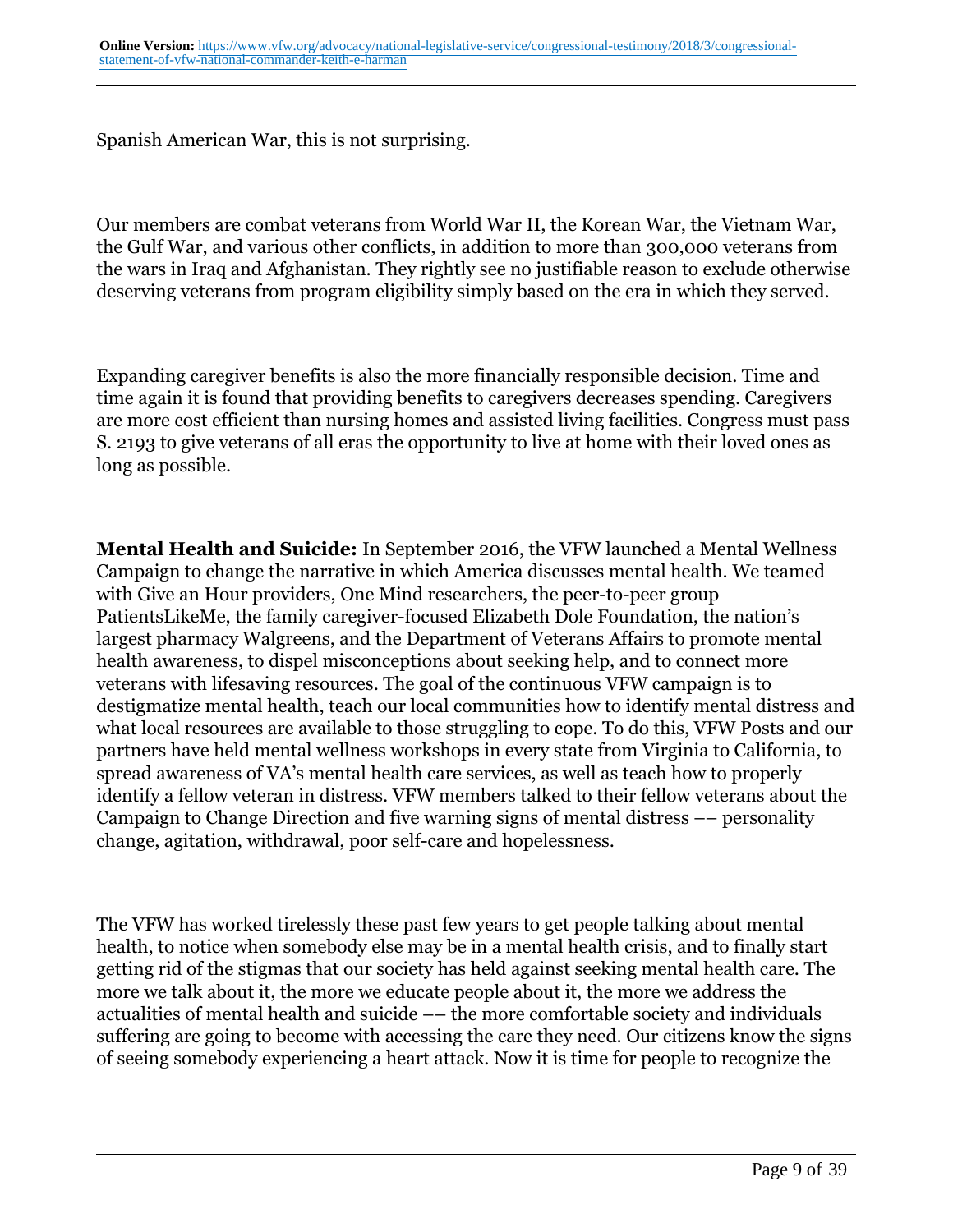five signs of mental distress, and to know it is cannot be medically ignored.

The VFW knows that outreach is critical to ensuring veterans are able to access the mental health care they need. That is why the VFW looks forward to working with VA and DOD to implement the recent executive order which requires VA, DOD, and the Department of Homeland Security to reduce the rate of suicide among recently discharged veterans.

In August 2016, VA released the nation's largest analysis of veteran suicide ever conducted. While this data is incredibly critical in addressing and hopefully ending veteran suicide, VA still needs more analysis of the available data. From the data released in 2016, VA found that of the average 20 veterans who die by suicide each day, only six of those veterans used VA care within a year of their death. VA, VSOs, the Senate and the House need to know more about the 14 veterans not actively enrolled in VA. The VFW urges Congress to commission a study on the demographics, illnesses, socioeconomic status and military discharges of those veterans. There are questions that need to be answered in order to properly address this unfortunate problem. Did those 14 use private sector care? Were they eligible to use VA? Were they among the many who were discharged without due process for untreated or undiagnosed mental health disorders related to sexual trauma or combat? If we are going to honestly combat veteran suicide, we must know more about the 14 veterans who die each day without using VA.

Particularly concerning is that the risk for suicide in the female veteran population is 2.4 times higher when compared to their civilian counterparts. While these numbers are alarming, they are also incredibly insightful for purposes of helping Congress and VA work toward eliminating the current plague of suicide in the veteran population. Since 2001, the rate of suicide among women veterans who use VA services increased by 4.6 percent, yet for women veterans who have not used VA care their rate of suicide nearly doubled, which is unacceptable.

Women veterans seeking mental health treatment often face unique barriers or challenges. While people of different genders struggle with mental health for the same reasons, mental health conditions linked to sexual violence, such as post-traumatic stress disorder (PTSD), affects women at a much higher ratios than men. As the population of women veterans continues to rise, it is of the utmost importance that VA continues to prioritize their often overlooked health care needs.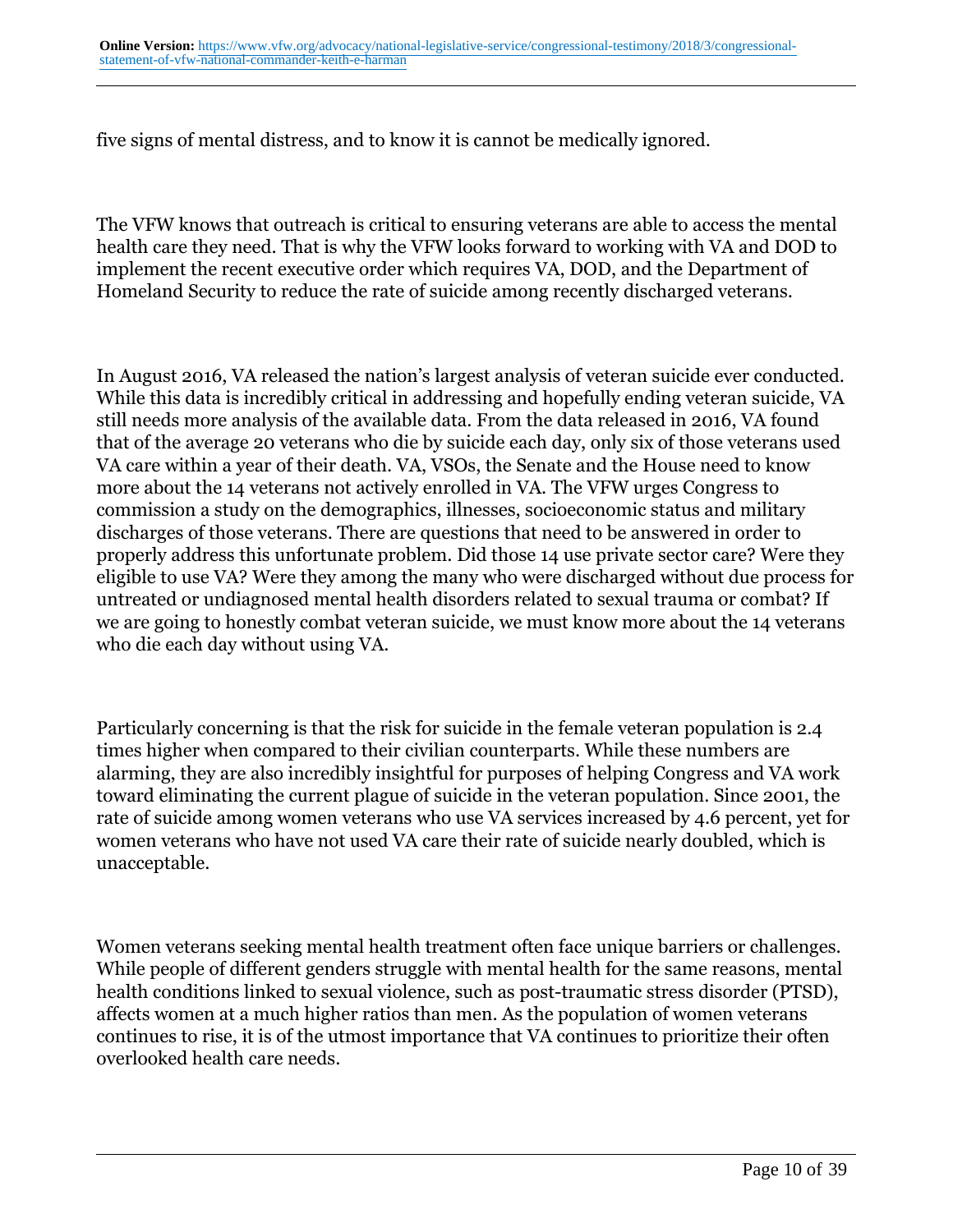Passage of S. 925, the *VETS Act*, would also be invaluable in decreasing risk of suicide for women veterans who need group therapy for mental health linked to sexual violence. In areas where there may not be enough women to get a group therapy session started, telemental health provides the opportunity to participate in group therapy without having to be assigned to the same VA medical facility or co-located. The VFW also urges VA to do two things. First, begin taking sex more seriously into consideration before prescribing psychopharmaceutical treatments. Medications have different effects on people of different sexes. The VFW asks VA to serve as a good example in prioritizing this factor. Second, VA must continue training mental health providers and employees on proper treatments and care of patients with PTSD due to sexual trauma.

As technology continues to improve, VA must continue researching new ways to reach those in need of mental health care. Over time, VA has excelled at making sure to offer userfriendly apps, such as the PTSD Coach, for veterans to conveniently access in their times of need. Yet apps are not the avenue of prevention or intervention all veterans prefer. Congress and VA must continue to fund studies to understand how technology can be used to identify and assist veterans experiencing mental health crises and/or suicidal ideations. For example, linguistic psychologists in academia at schools such as the Massachusetts Institute of Technology have found there are words used at increased frequency when individuals are experiencing suicidal ideations and mental health crises. These words are not the "cliché" words taught to us in the military or at local high schools. If VA providers or family members knew which words to monitor, they would be able to intervene before it is too late.

In order to lower the number of suicide attempts and to hopefully eliminate veteran suicide altogether, VA must increase access to competent mental health care that is individualized to the patient. The VFW also looks forward to continuing to work with VA as it implements the recent executive order to assure clinical access to all veterans during their first year of separating from the military.

The VFW continues to hear from veterans that VA needs to hire more mental health care providers. This shortage of providers has been continually highlighted by the Government Accountability Office and VA Office of Inspector General (OIG) reports in past years. Specifically, the OIG's yearly determination of occupational staffing shortages across the VA health care system has placed psychologists among the top five VA health care professions staffing shortages. This is due in large part to a general lack of mental health care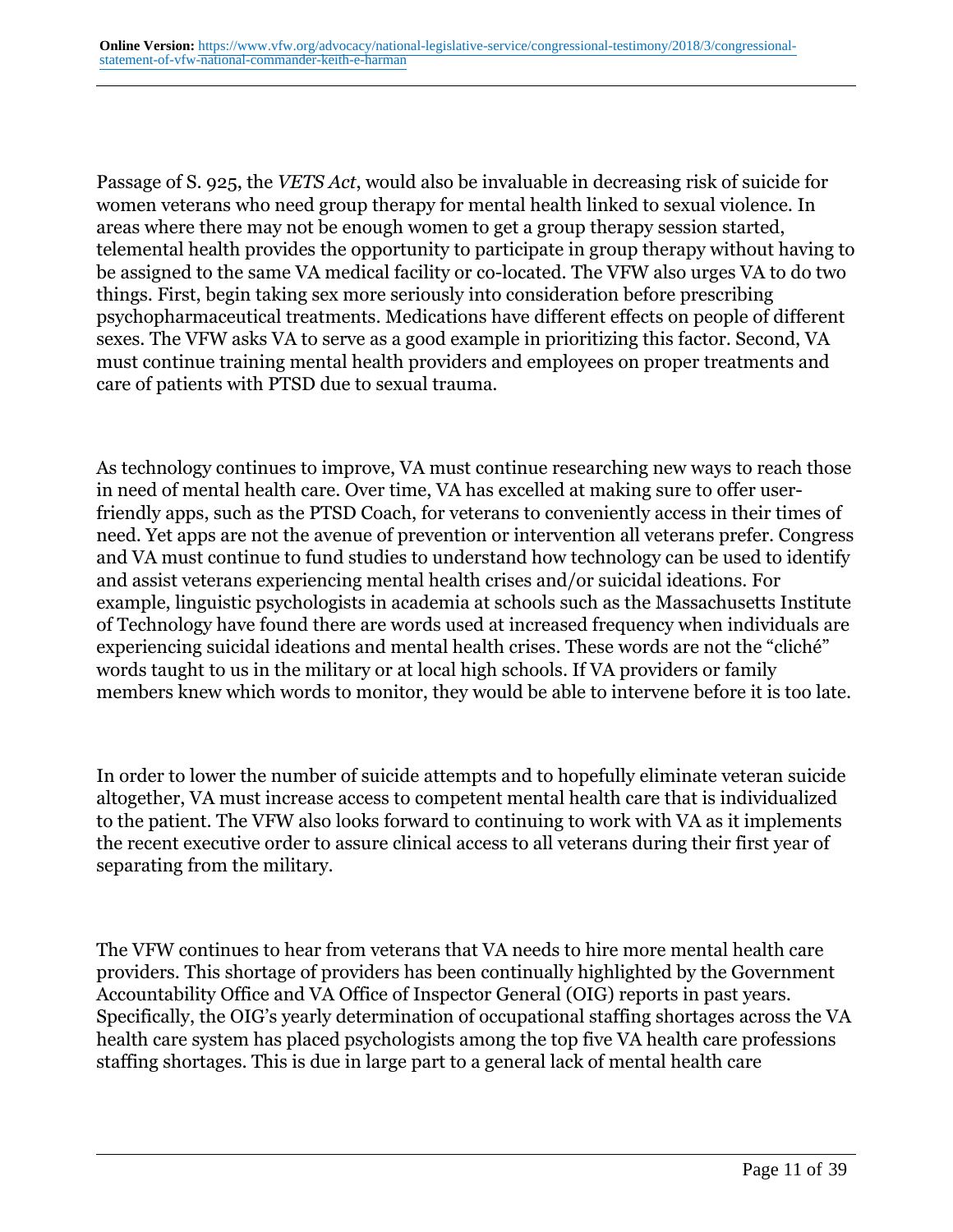professionals in the United States. Congress must ensure VA has the authorities and resources it needs to compete with private sector hospitals for high-quality mental health care providers.

Staff shortages often results in veterans who seek care from VA not being able to receive the lifesaving care they need in a timely manner or being denied care altogether. This is why the VFW asks Congress and VA to expand peer-to-peer support for veterans wanting to volunteer. In instances where VA is not able to provide immediate assistance, or a veteran requesting assistance does not meet the protocol for needing inpatient care, VA could utilize these volunteers. It is common practice in the private sector for hospitals and medical facilities to have volunteers on call to assist patients, such as sexual trauma victims who check into emergency rooms. If VA trains more peer-to-peer support specialists, VA medical centers would be able to have scheduled, on call veterans to assist others in mental health crises. Peer-to-peer support has been proven time and time again to successfully help veterans in need.

For veterans in crisis, it is incredibly important for them to have the ability to use the Veterans Crisis Line (VCL). The VFW applauds VA on expanding the new crisis line in Topeka, Ka. Access is notably increasing despite the crisis line receiving more calls on a daily basis. The VFW believes VA has been successful in performing outreach to educate veterans about the crisis line. The VFW also lauds VA for updating the phone systems at all medical centers and certain outpatient clinics so veterans in crisis are no longer required to hang up the phone and call the VCL. Most VA facilities now offer the opportunity to "Press 7" to reach the crisis line. Still, the VFW believes there is room for improvement and that all VA medical centers, outpatient clinics and Vet Centers must have this option. The expansion has so far shown a positive impact. We ask Congress to provide VA the resources it needs to ensure all its medical facilities can provide this incredibly important feature.

According to DOD's Defense and Veterans Brain Injury Center, more than 375,230 service members were diagnosed with traumatic brain injury (TBI) between 2000 and 2017. VA has made significant progress in diagnosing and treating TBI-related conditions since the start of the wars in Iraq and Afghanistan. VA has polytrauma rehabilitation sites across the country; including six Polytrauma Rehabilitation Centers, 23 Polytrauma Network Sites and 87 Polytrauma Support Clinic Teams. VA must continue to expand its sites and services to ensure veterans who suffer from conditions associated with TBI are afforded the specialized care they need. Specifically, the VFW urges VA to expand its Individualized Rehabilitation and Community Reintegration Plan of Care to ensure all veterans with TBI have an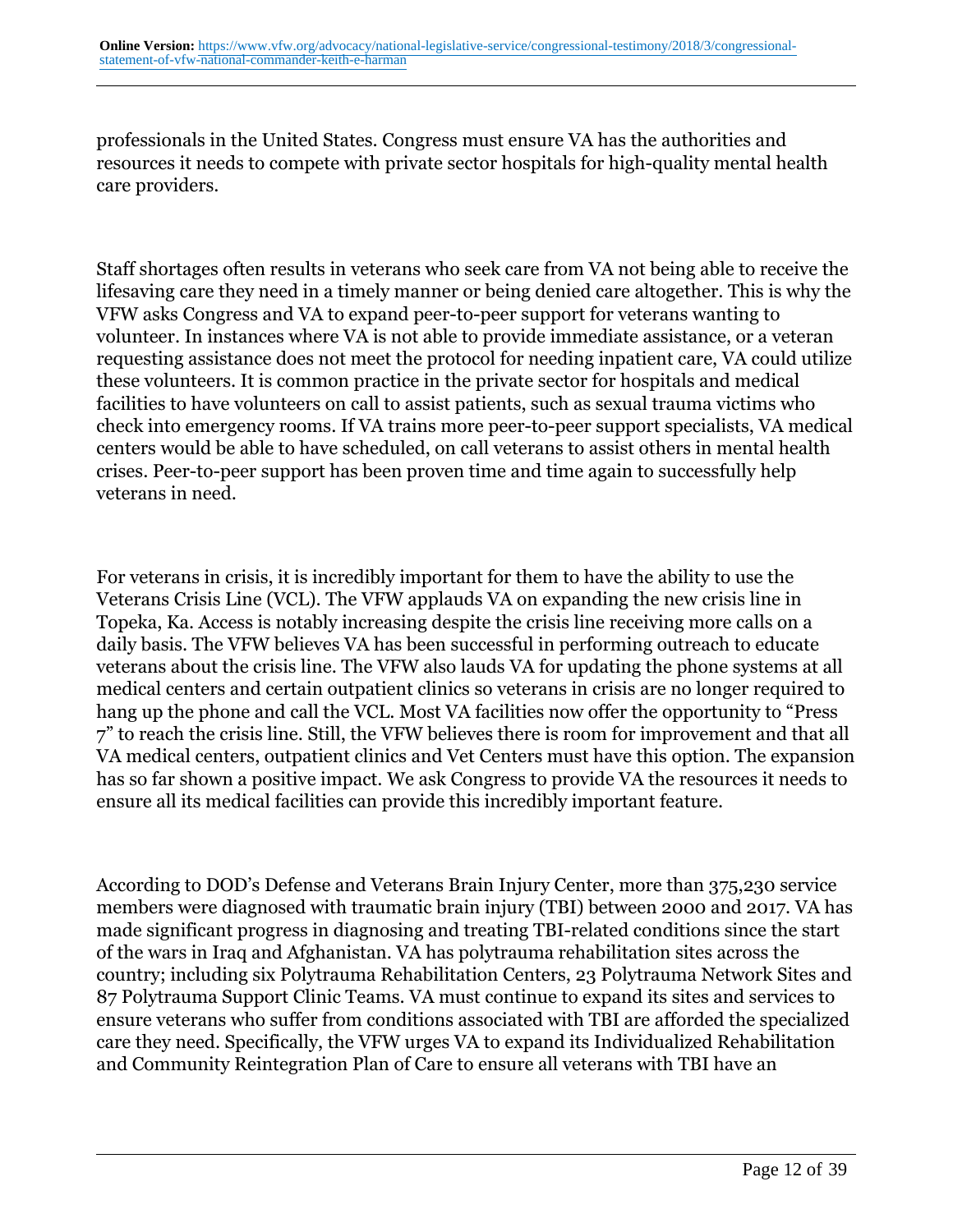individualized plan to maximize their independence and restore physical and cognitive functions.

Additionally, VA and Congress must continue to commission research on the effects TBI has on cognitive and behavioral functions, and develop treatment programs for any and all research that shows promise in improving health outcomes and quality of life for affected veterans. The VFW also believes veterans must not only receive health care for conditions that are found to be related to blast injuries, but VA should establish these conditions as presumptive for compensation. Many service members go untreated while in service, so there is no medical evidence of the condition in their military health records. This is why the VFW urges Congress and VA to improve research pertaining to TBI screening methods, diagnostic tools, and to make conditions associated with blast injuries presumptive.

**Medical Cannabis and Integrative Medicine:** VA mental health care is making a positive impact on those who use it, but there is still room for improvement. More studies must be conducted to find more innovative ways to treat mental health conditions. VA has conducted research pertaining to areas such as service animals, but other integrative therapies such as medical cannabis have been reported as being effective and must be explored.

In the past several years PTSD and TBI have been thrust into the forefront of the medical community and general public in large part due to suicides and overmedication of veterans. Medical cannabis is currently legal in 30 states and the District of Columbia. Many of these states have conducted research for mental health, chronic pain and oncology at the state level. States that have legalized medical cannabis have also seen a 15-35 percent decrease in opioid overdose and abuse. There is currently substantial evidence from a comprehensive study by the National Academy of Sciences and the National Academic Press which concludes cannabinoids are effective for treating chronic pain, chemotherapy-induced nausea and vomiting, sleep disturbances related to obstructive sleep apnea, multiple sclerosis spasticity symptoms, and fibromyalgia –– all of which are prevalent in the veteran population.

In April 2016, the Drug Enforcement Administration approved a study on the effect of medical marijuana on PTSD, which was intended to be the first federally funded, randomized and controlled research for PTSD in the United States. That study has not gone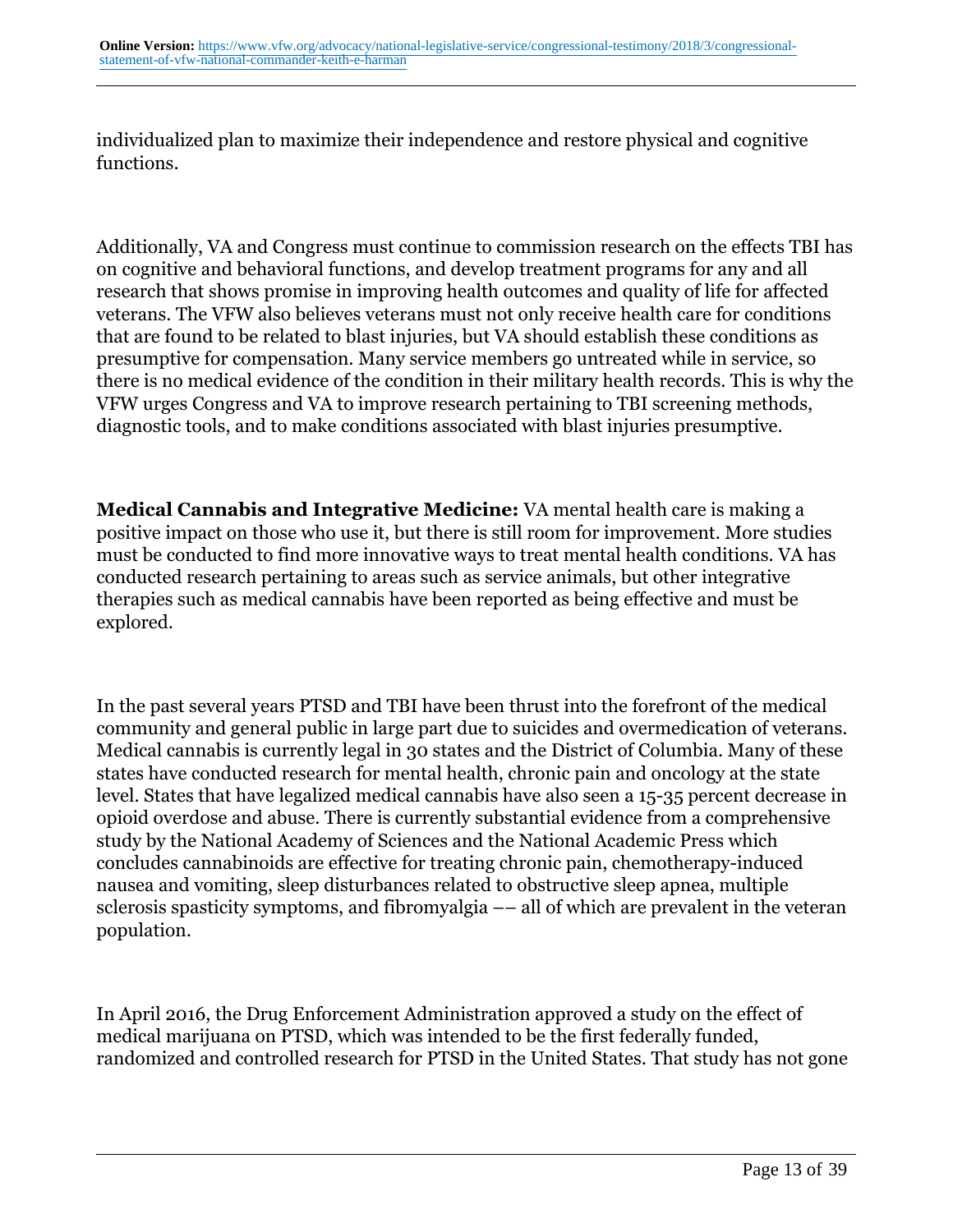as planned for multiple reasons, however, such as restrictions placed on possible study participants and unusable marijuana shipments from the only federally-approved grower in the United States.

The VFW urges Congress and VA to conduct a federally-funded study with veteran participants for medical cannabis. This study should have a focus on participants who have PTSD, but should most definitely include veteran participants who are VA patients for chronic pain and oncology.

The VFW understands that certain veterans are uninterested or do not believe traditional, empirically proven methods will work for them. To address this issue, VA must partner with private organizations and groups to offer veterans the opportunity to join in alternative and non-traditional therapy options. Psychosomatics and the placebo effect are real. The VFW believes veterans should have the opportunity to participate in integrated therapies that work for them. To do so, VA must partner with organizations that provide complementary and integrated medicine, which has been proven to work non-pharmaceutical alternative to opioid therapy.

**Women's Health Care:** VA reports that nearly 492,000 women veterans used the VA health care system in fiscal year 2017, which was a nearly 150 percent increase since fiscal year 2003. VA has worked to improve the gender-specific care for this population of veterans, but more work needs to be done. In 2016, the VFW conducted a survey of nearly 2,000 women veterans as a way to identify the most important issues they are facing in VA. Over the past year we have worked with VA and Congress to address outreach, which is a key recommendation from our report, but other issues still need to be addressed.

According to VA, the majority of women veterans were assigned to Designated Women's Health Primary Care Providers (DWHP). VA and its Center for Women Veterans have worked to increase those numbers, and the VFW asks Congress to provide VA with the tools they need to continue expanding outreach for knowledge of and access to providers with necessary gender-specific specializations. Other VFW surveys have found that women veterans overwhelmingly prefer to receive their health care from women primary care providers, and are more likely to be satisfied with their VA health care experience when they receive care from women providers. That is why the VFW has urged VA to allow women veterans to choose the gender of their provider when enrolling in health care.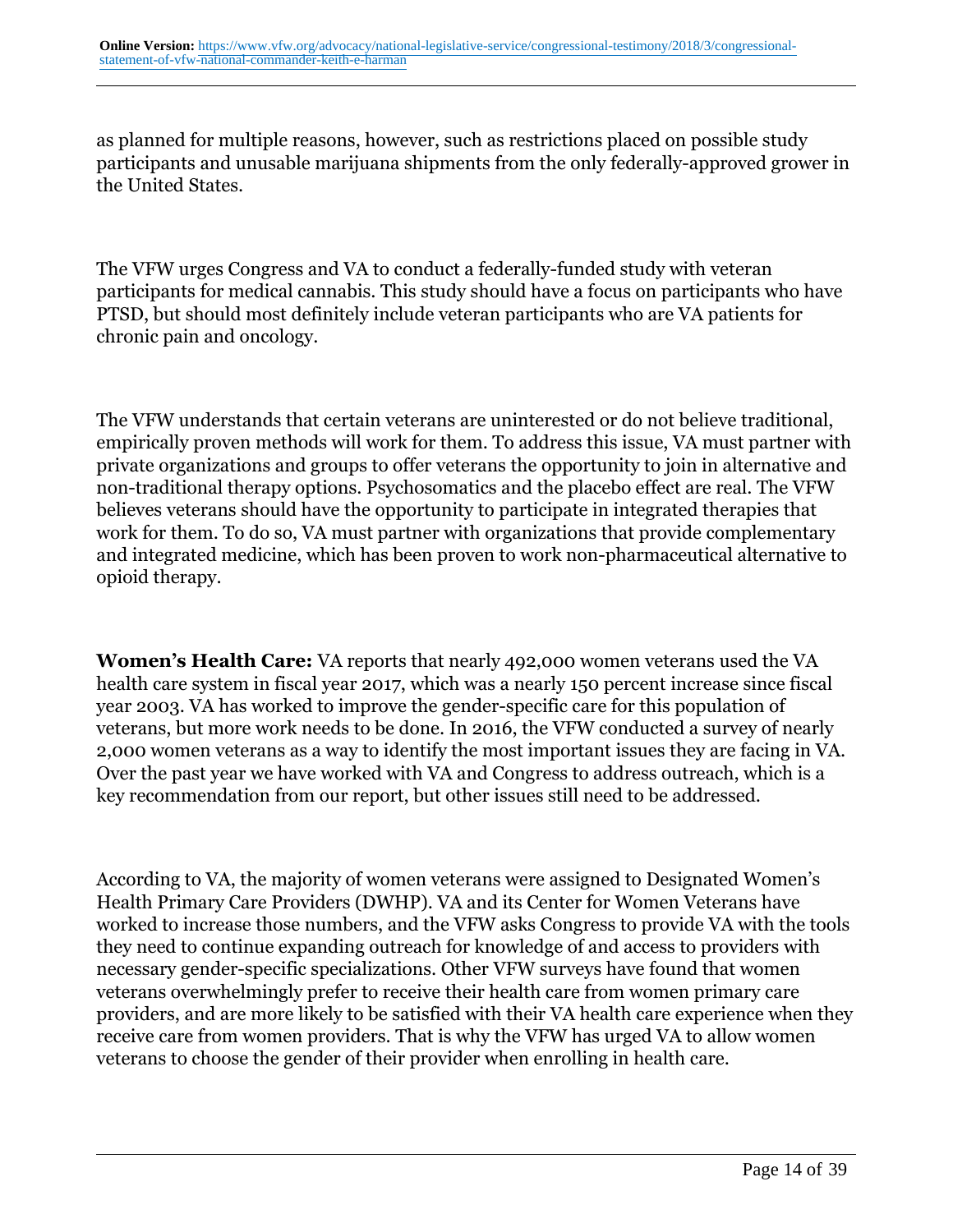While the DWHP program is expanding and providing above-satisfactory care to patients, the VFW understands there is still a need for trained gynecologists within VA. Gynecology is sex-specific care that has traditionally been understaffed at VA medical centers across the country. While some providers are able to provide certain procedures that gynecologists specialize in and are able to treat, it is important to increase the number of doctors trained in the specialization of gynecology.

Some studies have found that women who deployed to combat may have higher rates of abnormal pap smears. As time goes on, more studies are starting to reveal what researchers believe to be higher rates of infertility and complications during pregnancy for female combat veterans as well. With this in mind, the VFW urges Congress to demand a thorough research study by VA to evaluate fertility, infertility, and reproductive health issues for women veterans who have deployed to combat zones during the Gulf War.

For women veterans who rely on VA for postnatal care, the VFW urges Congress to extend the number of days which newborn care is covered by VA. Typically, in private sector health care, a new mother has a month to enroll her newborn child into an insurance program. Currently, VA only covers newborn care for only seven days. One week of coverage is not enough to provide coverage if anything goes wrong –– even in the not uncommon instance of false-positive testing –– nor is it enough to ease the new mother of unnecessary stress. Congress must pass H.R. 907 or S. 970, the *Newborn Care Improvement Act*, which would ensure new mothers have sufficient time to transfer their newborn to other forms of health coverage.

The VFW applauds VA and Congress for their work to provide more access to genderspecific health care providers for women veterans. While overall progress has been made, gender-specific mental health care is still lacking. In VFW surveys, women veterans have voiced concerns over what they view as a lack of gender-specific training for mental health care providers. Congress and VA must work to ensure every VA medical center has mental health care providers who are well trained in conditions such as postpartum depression and conditions that stem from menopause or sexual trauma.

Peer-to-peer support has proven time and again to be invaluable to veterans and VA. This is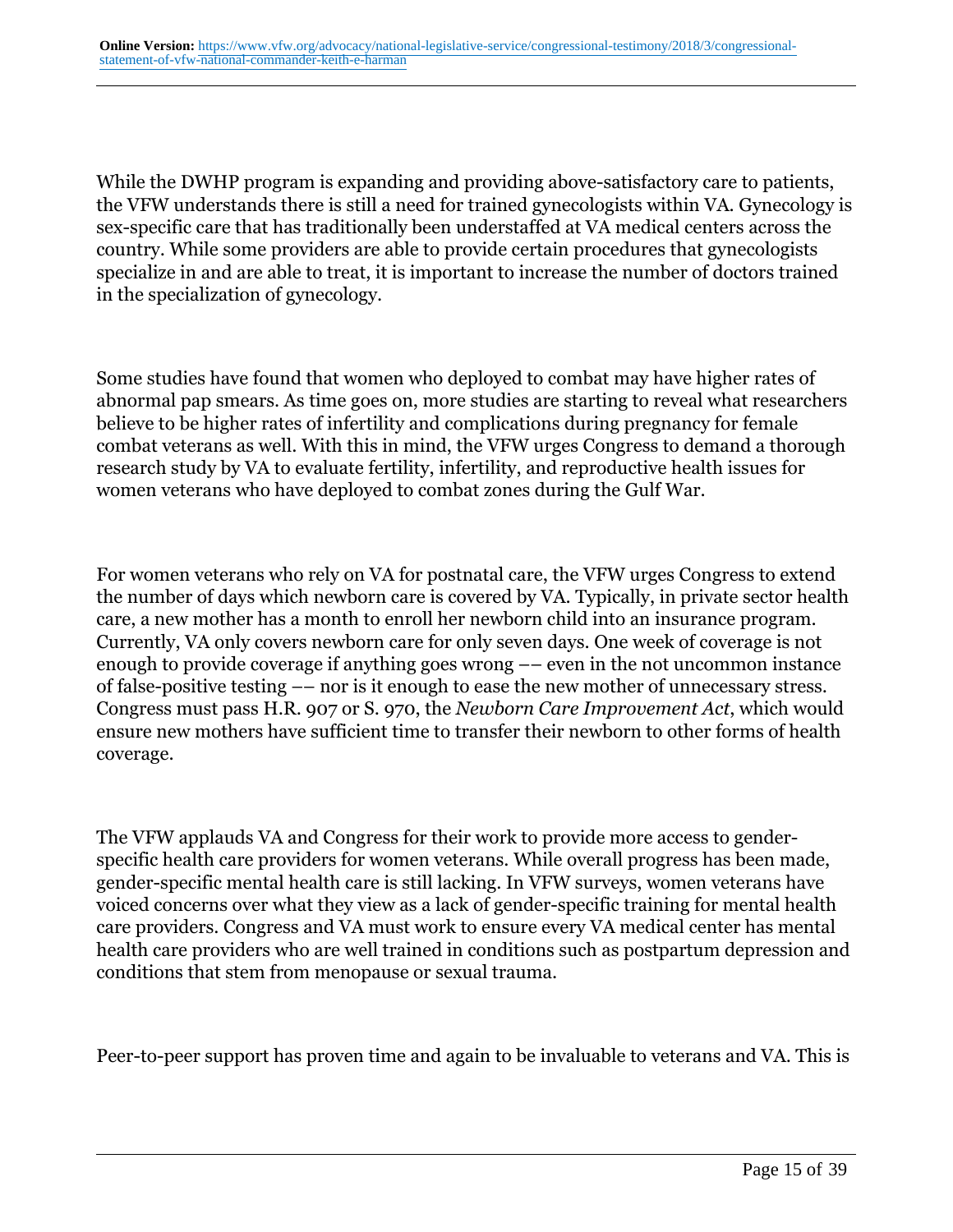why the VFW advocates so strongly for the constant expansion of peer-to-peer support programs. The VFW urges Congress to pass S. 2402 or H.R. 4635, the *Women Veterans Peer Counseling Enhancement Act*, would greatly expand these programs for women veterans, providing them more peer and gender-based one-on-one assistance from others to whom they can relate and connect. This is extremely crucial in instances where a women may suffer from mental health conditions, but especially in instances where a female veteran is on the verge of homelessness. In our survey, 72 women reported being homeless or at risk of becoming homeless. Of those women, 38 percent reported having children. These women face unique barriers to overcoming homelessness, and frequently commented on the lack of people who actually understand those barriers. By providing peer-to-peer support for women with others who have gone through the same hardships, VA would provide a level of understanding and trust they desperately need.

Women service members and veterans have also been found to be at increased risk for eating disorders, which have serious consequences for both physical and psychological health as well as high mortality rates. Some of the risk factors which contribute to women veterans struggling with eating disorders include military sexual trauma and combat exposure. As VA continues toward meeting the demands and needs of women veterans, it is important VA establish a comprehensive program for treatment of eating disorders. The VFW urges Congress and VA to establish a program that is easily accessible for treatment.

**Women Veterans Outreach:** The VFW applauds VA's Center for Women Veterans and their initiative to expand their efforts in recognition and outreach to women veterans. It is disheartening, however, for the VFW to hear time and again from VFW members going to VA appointments that employees confuse them for spouses or caregivers, or even challenge their veteran status. Veterans of all genders, races and creeds have honorably served our country. VA must properly train its workforce to treat women veterans with the respect and dignity they have earned and deserve. The mindset should be to treat every customer as a veteran first.

The VFW has noticed a much lower utilization and awareness of benefits among older women veterans compared to their younger counterparts. In one of the VFW's surveys, we found older women veterans were less likely to report receiving disability compensation, but equally as likely to have been injured or made ill as a result of their military service. Similarly, older veterans were less likely to report that they use VA health care, but equally as likely to report being eligible for VA health care than their younger counterparts. We were also concerned that several respondents who reported being 55 years old or older believed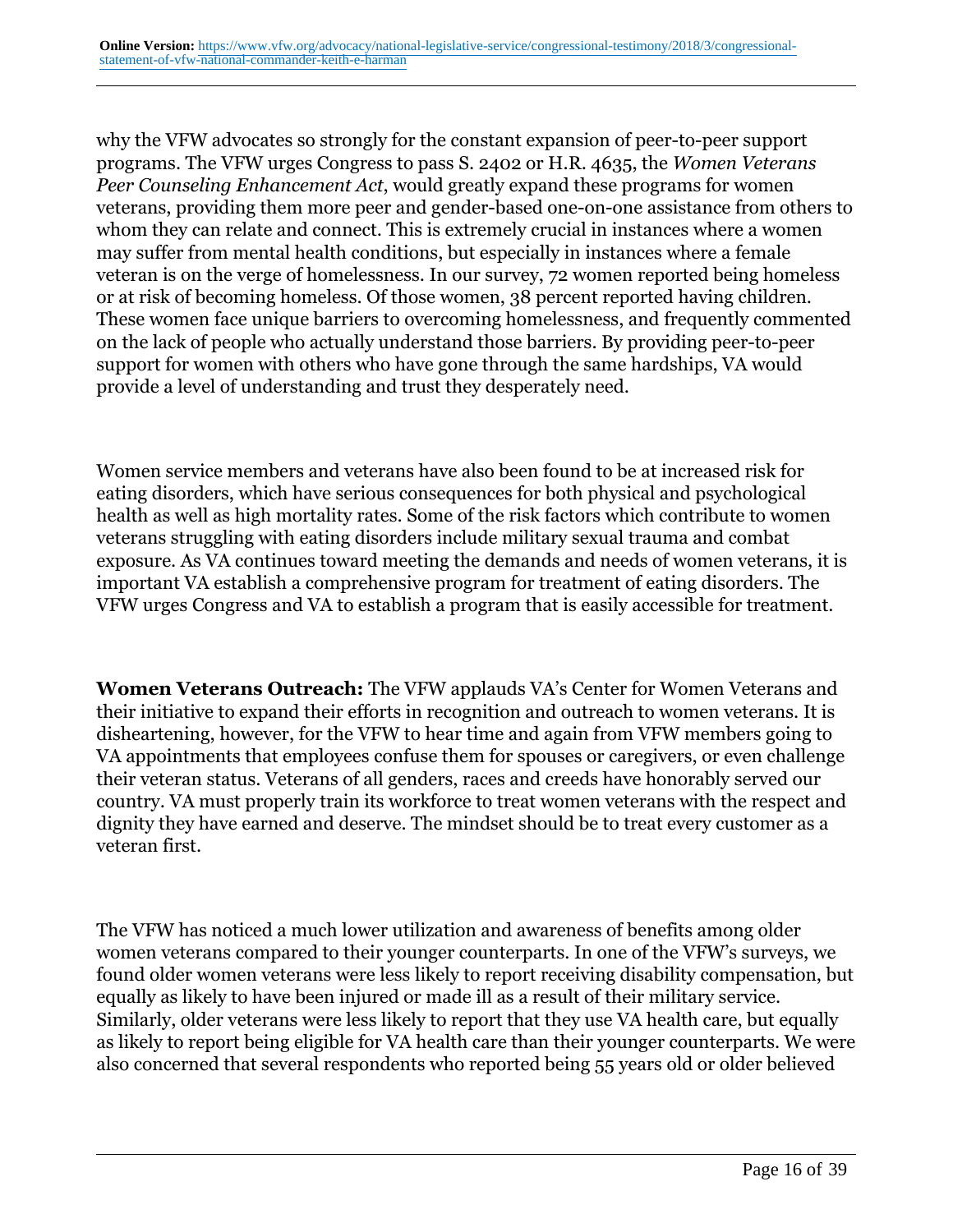they did not rate the same benefits as their male counterparts, which is an egregious misperception that must be addressed.

No veteran should be left to wonder what, if any, benefits they are eligible to receive. Furthermore, it must be clear that women veterans have earned the exact same benefits as their male counterparts. That is why the VFW urges Congress and VA to continue improving outreach to women veterans and conduct targeted outreach to older women veterans to ensure they are aware of all the benefits and services VA provides.

**Preventive Medicine & Services:** As the result of a recent survey, the VFW learned in one of its surveys that VA is not required to comply with federal health program requirements to provide cost-free preventive care and medications to beneficiaries. The VA formulary currently carries all pharmaceuticals deemed preventive by the U.S. Preventive Services Task Force. However, VA is exempt from requirements to provide preventive care and services without cost shares.

Cost is a significant barrier for veterans who use VA health care, whom have been found to have lower income on average than veterans who do not use VA health care. There are currently 11 categories of preventive medications found to be effective by the U.S. Preventive Services Task Force, such as prescribing aspirin to lower the risk of cardiovascular disease. Cardiovascular disease is the number one cause of death in the United States and is prevalent among the veterans population. Additionally, folic acid is recommended for pregnant women to prevent neural tube defects. It is unjust to require women veterans to pay for the cost of birth defect prevention medication, or put service-connected veterans with hindbrain TBI patients in need of Vitamin D to prevent bone fractures or Camp Lejeune toxic water survivors in need of breast cancer prevention medicine in a position where they are unable to access potentially lifesaving medications.

The VFW calls on Congress to swiftly pass S. 1161 or H.R. 1100, the *Veterans Preventive Health Coverage Fairness Act*, which would eliminate this inequity and ensure veterans have access to lifesaving preventive medicine*.*

**Appeals Modernization:** The VFW applauds Congress for passing the *Veterans Appeals*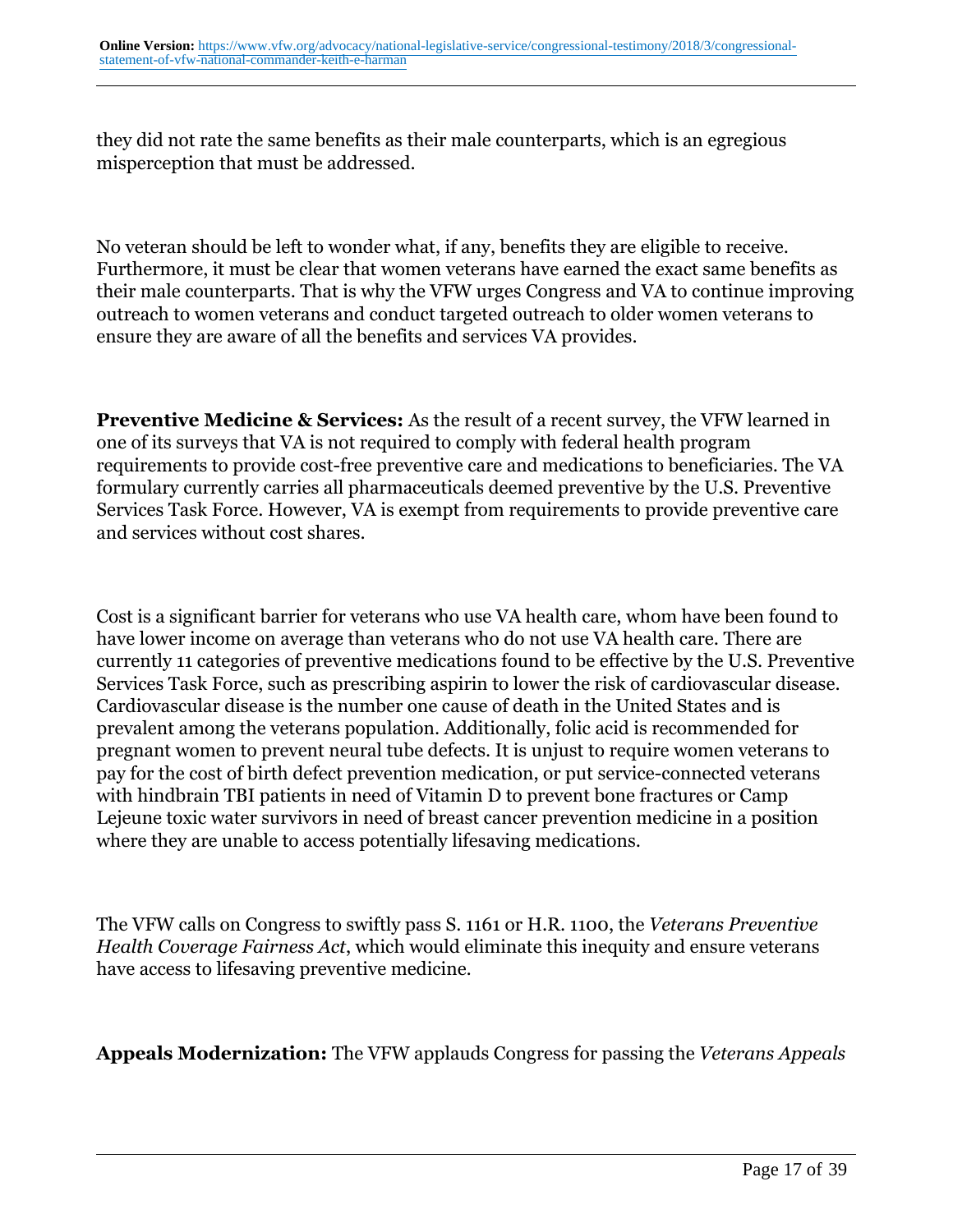*Improvement and Modernization Act of 2017*, and we look forward to working with VA on the continued implementation of the Rapid Appeals Modernization Program (RAMP). RAMP tests two of the three options under the new appeals modernization process  $-$ Supplemental Claims and Higher Level Review –– which offer veterans an opportunity to resolve their appeals at the regional office level in a practical and non-adversarial manner.

Two of the most critical aspects of the new appeals framework are the preservation of an appellant's effective date and improved notification letters to claimants, which outlines specific criteria on how VA arrived at its decisions. These major reforms are veteran-centric and ensure that not only can veterans receive timely decisions on their claim actions have the ability to address grievances without forfeiting benefits and veterans are able to make informed decisions.

While the VFW continues to have reservations regarding the timeliness and accuracy of information shared with VSOs and these committees, we are pleased VA continue to collaborate with the VSO community to ensure RAMP succeeds. VA employees and the VFW's network of accredited claims representatives must continue to partner in educating veterans on how to properly navigate the new appeals framework. VA is now sharing more data with VSOs, which we feel will improve implementation efforts. The VFW has received reports of both grants and denials for our clients through RAMP. With improved denial letters, veterans now have access to more information with which they can better understand how VA arrived at its decisions and more easily navigate the appeals process moving forward.

With all of this in mind, we are now comfortable with encouraging certain appellants to opt into RAMP, if the circumstances seem beneficial for their claim. We have asked VFW's accredited representatives to evaluate each veteran's claim on a case-by-case basis to determine if their appeal can be resolved by submitting new and relevant evidence (Supplemental Claim) or by having a more experienced VA staffer review the record (Higher Level Review). The VFW has not seen a high level of participation in RAMP to date, as VA started implementation with the oldest claims first. From our clients, we have noticed that many appellants with the oldest claims already had scheduled hearings or were only awaiting a new decision. In February, VA started to offer opt-in notices to veterans with new Notices of Disagreement (NODs) as well. The VFW believes that RAMP may be an advantageous route for new NODs, as they will have no incentive to stay in the legacy appeals framework.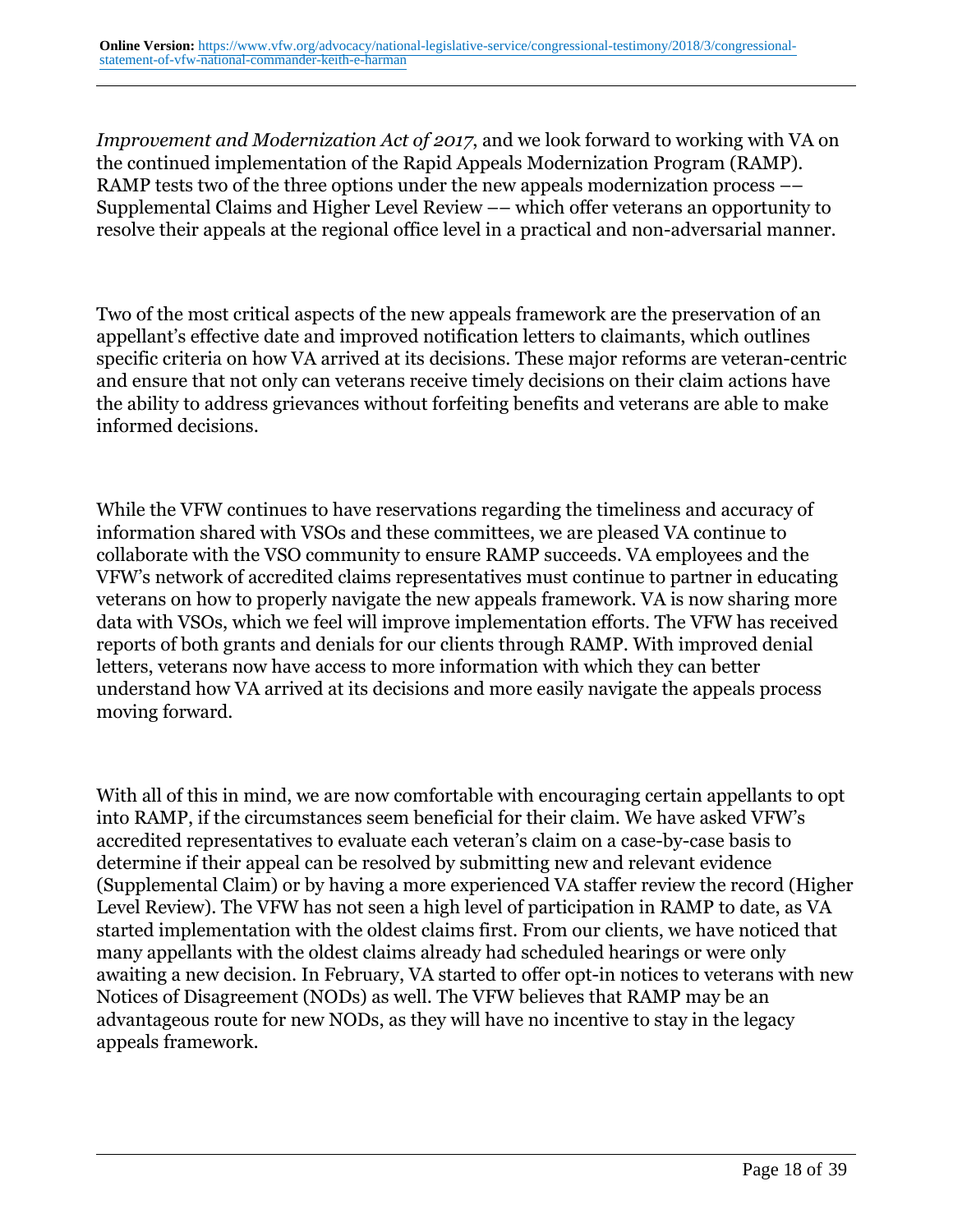As the new appeals framework rolls out, the VFW believes that VA will have more work on its hands at every level. The potential influx of supplemental claims, higher level reviews, and appeals on multiple Board of Veterans Appeals (BVA) dockets must be taken into consideration when allocating resources. However, this does not abdicate VA's responsibility to adjudicate legacy appeals from veterans who choose not to opt into the new framework. This is why the VFW calls on Congress and VA to continue to properly resource Veterans Benefits Administration (VBA) and BVA to ensure they are able to timely adjudicate appeals from veterans who remain in the legacy system. The VFW commends VA for being mindful of the increased workload by hiring 95 percent of their authorized staff for the BVA. Additionally, VA must be empowered to manage its workload if the new framework to expected to succeed.

**Disability Compensation and Benefits:** For more than 118 years, the VFW has led the charge to improve and protect veterans' benefits and compensation. The VFW's charter compels us to assist and speed the rehabilitation of the nation's veterans and their families. More than a century of executing this duty by way of legislative advocacy and service within the veterans community has made the VFW one of the most powerful and well-respected organizations in the United States. While we appreciate that VA and Congress have generally gone a long way to ensure that veterans' benefits and entitlements are protected, we feel as though it is of utmost importance that more is done to ensure that veterans and their dependents have timely access to those benefits.

In recent months, the VFW has heard grumblings that VA disability compensation does not encourage "wellness," and erroneous claims that veterans abuse the system. These claims are flat out false, and the VFW will fight back aggressively on this narrative, as we have done since our inception. Critics also point out that disability compensation has grown over the years as a portion of the VA budget. To the VFW, this reflects the true cost of war –– a cost that our nation has never fully recognized when choosing to send our military men and women into harm's way. Our veterans earned these benefits, and the VFW will do everything in its power to ensure that veterans past, present and future receive all of the benefits to which they are entitled.

**Concurrent Receipt & SBP/DIC**: Military retirees with 20 or more years of service qualify for retirement pay based on their dedicated service to our nation. These same veterans often times qualify for disability compensation for any injuries that were caused or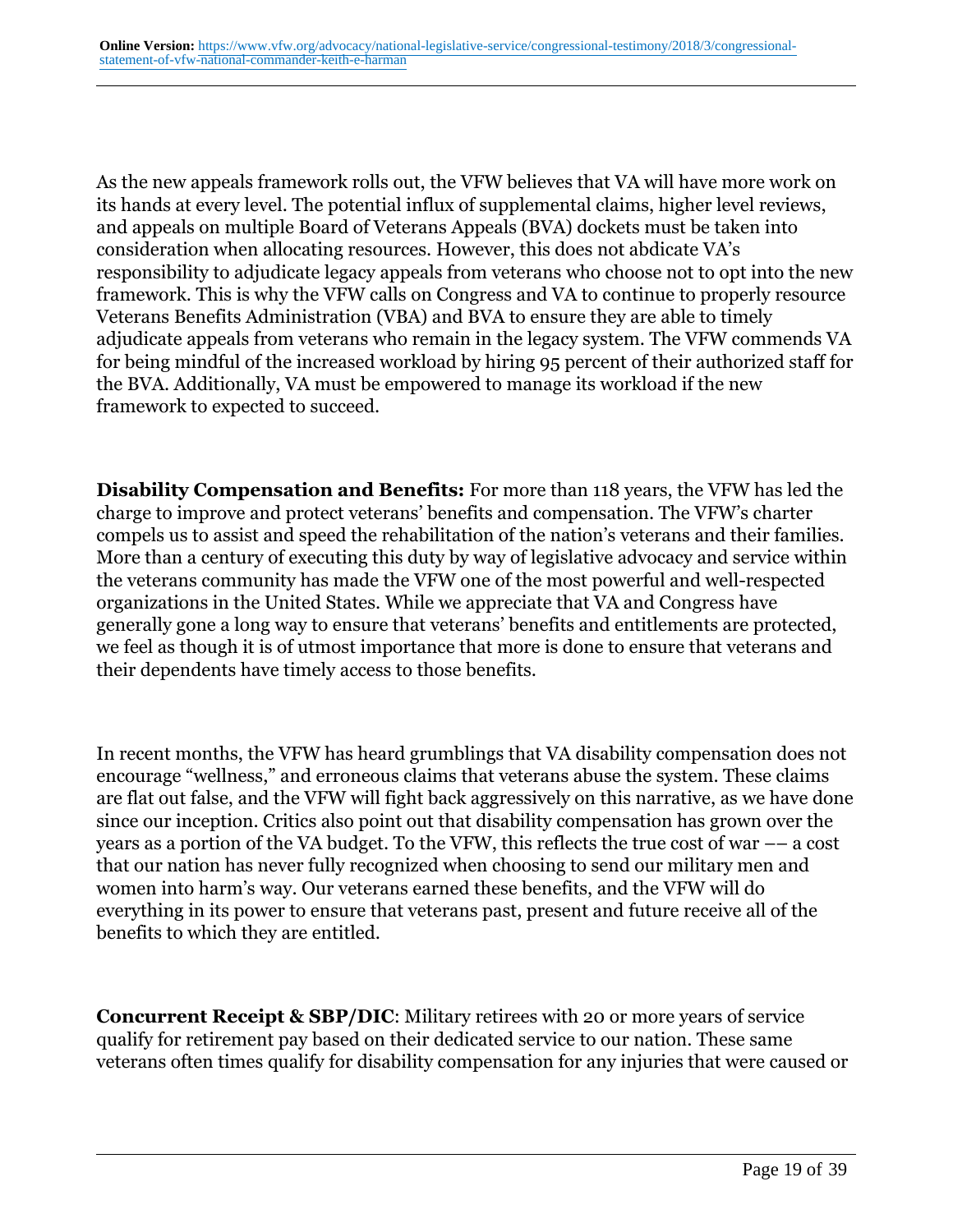aggravated by their military service. Prior to 2004, however, military retirees could not receive both retirement pay and disability pay because it was erroneously perceived as a duplication of benefits.

Since 2004, the VFW has pushed Congress to implement a phase-in of full concurrent receipt for all retirees who are rated 50 percent disabled or greater, which led to the creation of two offsets – the Concurrent Retirement Disability Pay (CRDP) which applies to standard retirees with service-connected disabilities, and Combat-Related Special Compensation (CRSC), which applies to those with combat-related disabilities. Currently, CRDP is automatic for all retirees who serve 20 years or more with a VA rating of 50 percent or greater. However CRSC must be applied for through the branch in which the veteran served, including those who were retired as a result of injuries sustained in combat, but served less than 20 years.

The VFW has long argued that retired pay and VA service-connected disability compensation are fundamentally different benefits, granted for different reasons. Military retired pay is earned by 20 or more years of service in the United States Armed Forces, or in some circumstances by becoming severely injured as a result of military service. Serviceconnected disability compensation on the other hand is a benefit meant to supplement a veteran's lost earning potential as a result of the disabilities he or she incurred while in service.

The VFW has strongly supported an amendment to the National Defense Authorization Act (NDAA) for FY 2018 that would have allowed the receipt of both military retired pay and veterans' disability compensation with respect to any service-connected disability, and would have repealed provisions phasing in the full concurrent receipt of such pay through December 31, 2013. This amendment was based on stand-alone legislation introduced in both the House and Senate by Representative Gus Bilirakis and Senator Dean Heller, respectively.

Despite broad bipartisan support throughout both chambers, some members of Congress continue falsely believe concurrent is a form of "double dipping." Furthermore, House rules for the NDAA for FY 2018 did not allow for any increases in mandatory spending something that the amendment would have required. As a result, after the amendment was introduced it had to be withdrawn.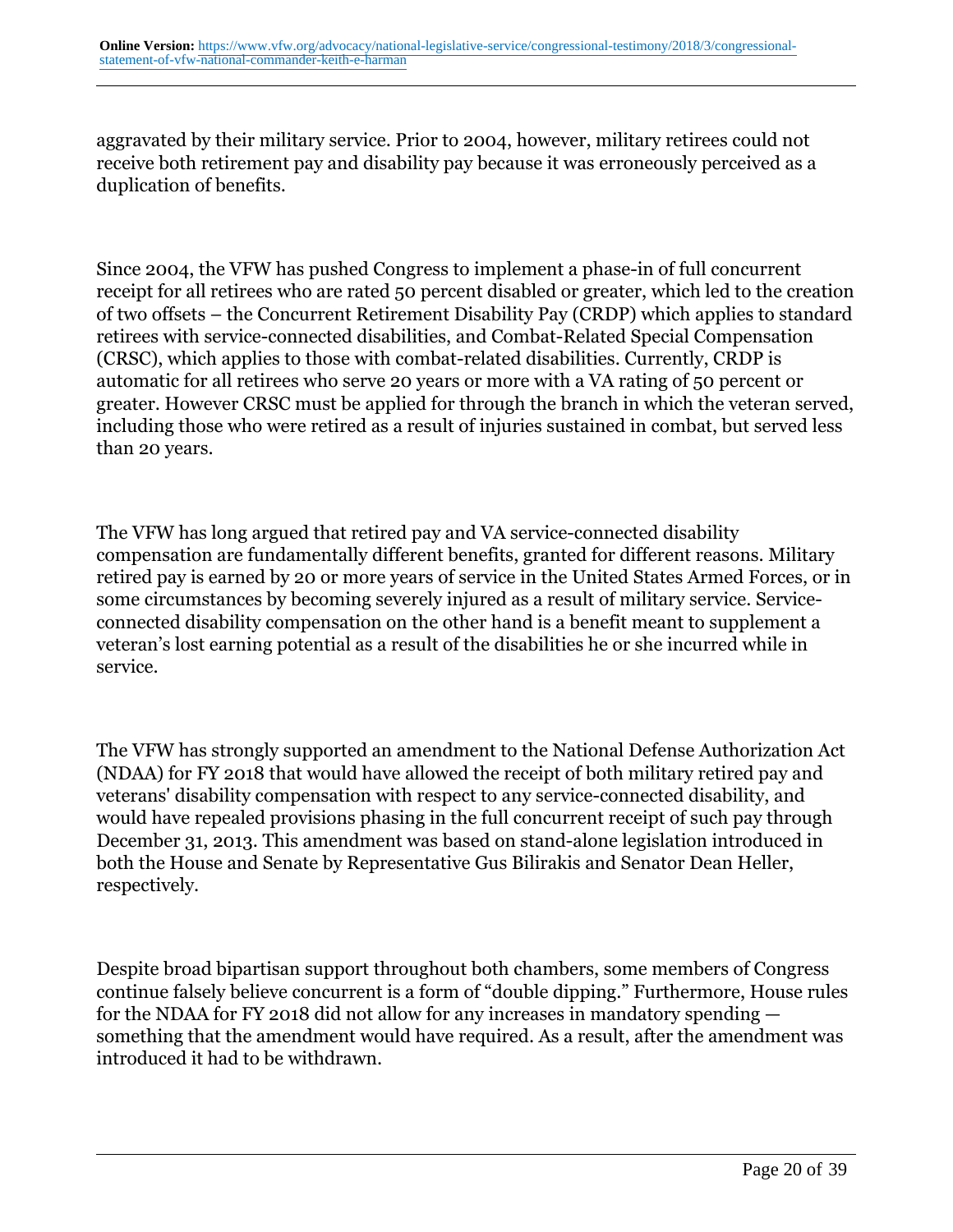In a similar manner, the VFW has urged Congress to eliminate the dollar-for-dollar offset that has prevented surviving spouses from receiving both Survivor Benefit Plan (SBP) payments from the Department of Defense (DOD) and Dependency and Indemnity Payments (DIC) from VA. The VFW sees SBP and DIC as two separate benefits, paid from two separate government agencies for two separate reasons. While the VFW applauds Congress for making Special Survivor Indemnity Allowance permanent, which pays \$310 a month to SBP/DIC recipients, the VFW urges Congress to completely repeal this offset.

The VFW believes that it is critical that ALL disabled retirees, including Chapter 61 retirees and survivors, are able to collect any benefits they are entitled to by way of their sacrifices to this nation, without offset. It is for this reason that we fully support H.R. 303 and its Senate companion, S. 66, the *Retired Pay Restoration Act*; as well as H.R. 846, the *Military Surviving Spouses Equity Act*, or S. 339, the *Military Widow's Tax Elimination Act of 2017*, which would honor the sacrifices of our nation's heroes by ensuring their survivors are able to maintain at least a modest quality of life, without having to unjustly offset their benefits.

**Private Medical Evidence:** Veterans should not be required to see a VA doctor in order to validate their private provider's findings. Requiring redundant examinations only costs more money, adds more confusion, and clogs up the system. It is our position that VA must accept evidence from competent, credible physicians, and not force veterans to seek a second opinion from a VA physician. The VFW Calls on Congress to pass S. 706, the *Quicker Veterans Benefits Delivery Act of 2017*, which would require VA to accept competent, creditable, probative, and relevant private medical evidence in support of a disability compensation claim.

**Hearing and Tinnitus:** Veterans who serve is combat are exposed to high level of acoustic trauma. Many pre-service and discharge examinations, particularly for World War II and Korean War veterans, were usually accomplished with the highly inaccurate whispered-voice test which was discontinued many years ago. Many veterans in those cases were not afforded a comprehensive audiological examination upon entrance and/or discharge from military service. In the latest VBA Annual Report updated as of February 2017, the most prevalent service-connected disabilities of all compensation recipients are hearing loss and tinnitus. In 2005 the Institute of Medicine (IOM) released a study that showed nearly all service members are exposed to acoustic trauma at some point during their military service and that many experience hearing loss and/or tinnitus as a result ––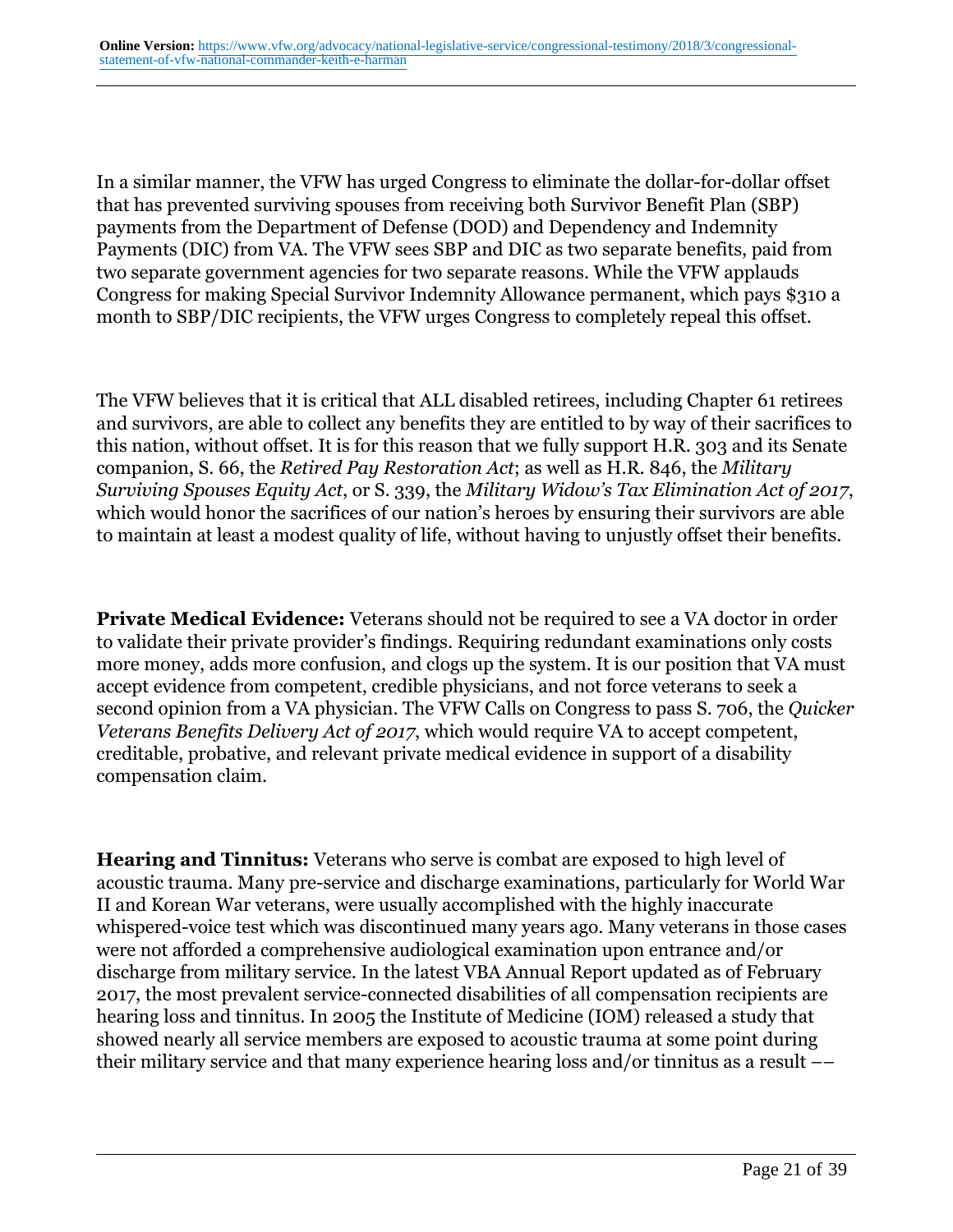sometimes years after service.

The VFW calls on Congress to pass H.R.4320, the *Hear our Heroes Act of 2017*, which would expand disability compensation benefits to combat veterans diagnosed hearing loss or tinnitus. Additionally, it directs the Secretary of the VA to amend the Schedule for Rating Disabilities to provide a minimum compensable evaluation for any service connected hearing loss for which a hearing aid is medically indicated.

**Blast Injuries:** While the face of war has changed over the past century, the nature of how they are fought has not. Now more than ever, we are seeing service members who are returning from combat with no apparent physical injuries, but sustained injuries as a result of their exposure to explosions. VA has been slow to provide a long-term solution that would address these injuries, despite the overwhelming evidence that suggests service members who are exposed to explosions or sustain concussions often times may experience delayed onset of symptoms and complications ranging from headaches and cognitive impairments, to even more severe neurological complications in the case of soldiers who are directly exposed to blasts. The VFW calls on Congress to pass H.R. 4321, *the Blast Exposure Protection Act of 2017*, which would amend Title 38 to grant presumption of service connection for conditions associated with blast exposures.

**Burial Benefits**: The cost of funeral expenses in the private sector have increased nearly seven-fold since 2001, but VA benefits to cover such costs have failed to keep pace with inflation. The VFW and its IB partners urge Congress to ensure the loved ones of veterans who do not have access to a state or national veterans cemetery within 75 miles are not required to accumulate debt to provide their loved ones a final resting place that honors their sacrifice to our nation.

The VFW calls on Congress to pass S. 1596, *the Burial Rights for America's Veterans' Efforts (BRAVE) Act of 2017*, which would increase the funeral and burial benefit for eligible veterans. This important bill would also ensure all three benefits are indexed for inflation.

**Exposures and Other Environmental Hazards:** The brave men and women who wear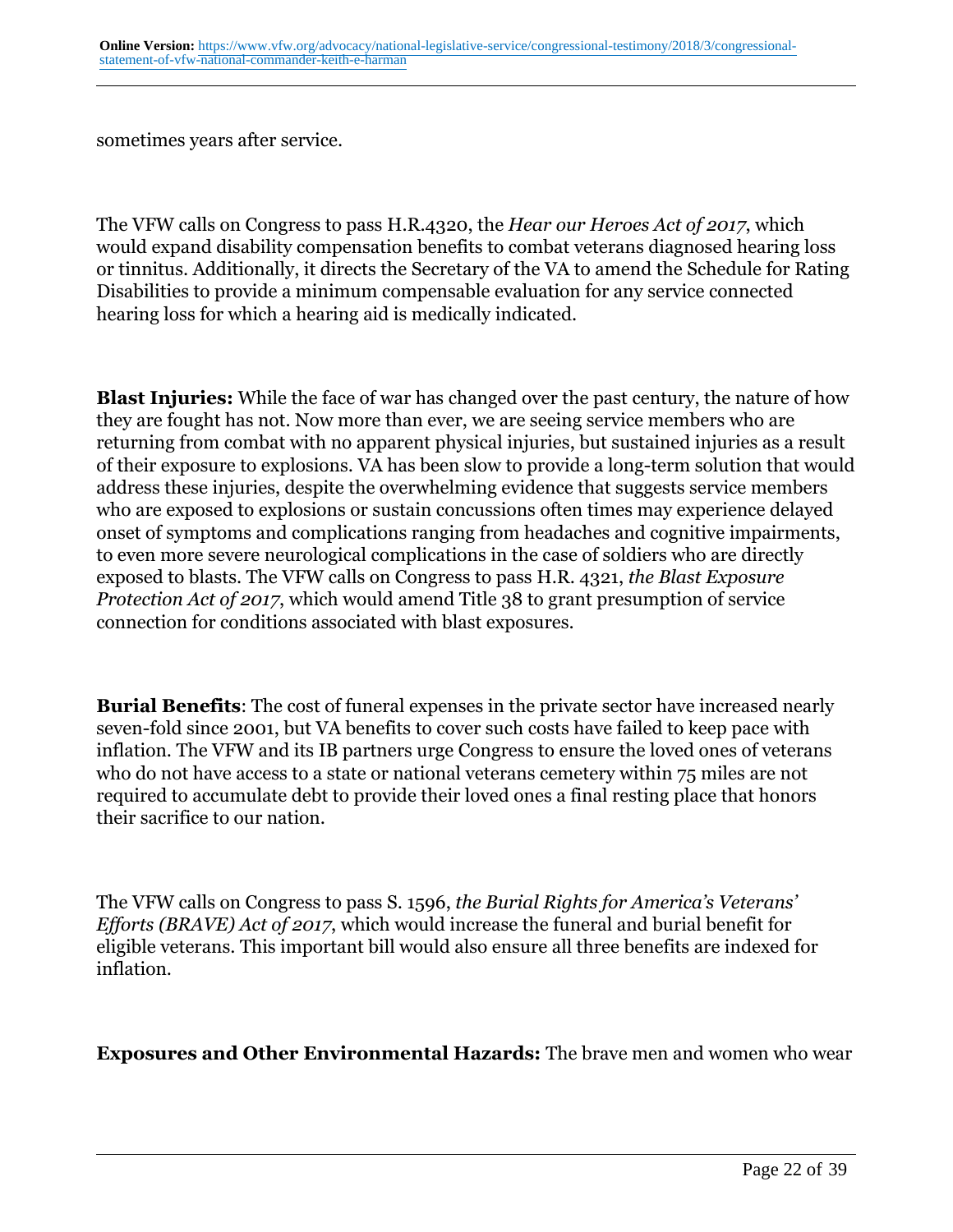our nation's uniform are asked to serve in the roughest and most dangerous environments on Earth. They unquestioningly serve their country with the utmost faith because they know the freedoms that make this country great are at stake. When they are injured or made ill as a result of such service, a grateful nation owes these selfless warriors the care and benefits their service has earned to cope with such disabilities.

However, as a multi-generational organization, the VFW cannot advocate for one type of exposure without fighting for others. Research indicates that industrial compounds used for many purposes –– defoliants, radiation from weapons testing, and other items –– all combine to show that veterans from all generations alive today have served in some place where contamination can be found. Their long-term health is jeopardized by such exposure, and Congress must ensure that needed care and benefits are both funded and managed in a nonpartisan manner.

The VFW stands on its long-time belief that being exposed to contamination does cause health issues. We are appalled at the attempts to force a "pay for" to cover expanding presumptive coverage so as to include those veterans suffering from conditions related to exposures. As such, the VFW calls for regulatory change to streamline the process of adding conditions connected to exposures and the location of those exposures. A federal agency outside of VA and the military, with statutory authority to investigate without interruption, must be identified to conduct research for locations where exposures occur. Those conditions scientifically proven to be connected to the contamination at those sites must be immediately considered presumptively compensable without consideration of cost. If we have the money to go to war, we have the money to provide care for veterans who have borne the battle.

The VFW commends Senators Moran and Blumenthal for their leadership on the *Toxic Exposure Research Act*. VA reports that the review of existing research will be complete by 2019. When the Health and Medicine Division of the National Academies of Science, Engineering, and Medicine publishes its finding, Congress must make certain that it funds follow-on research to determine whether the children of veterans exposed to toxic substances experience adverse health conditions that are related to such exposure.

**Blue Water Navy:** Currently VA relies on what the Court of Appeals for Veterans Claims has called an "arbitrary and capricious" interpretation of inland waterways, which unjustly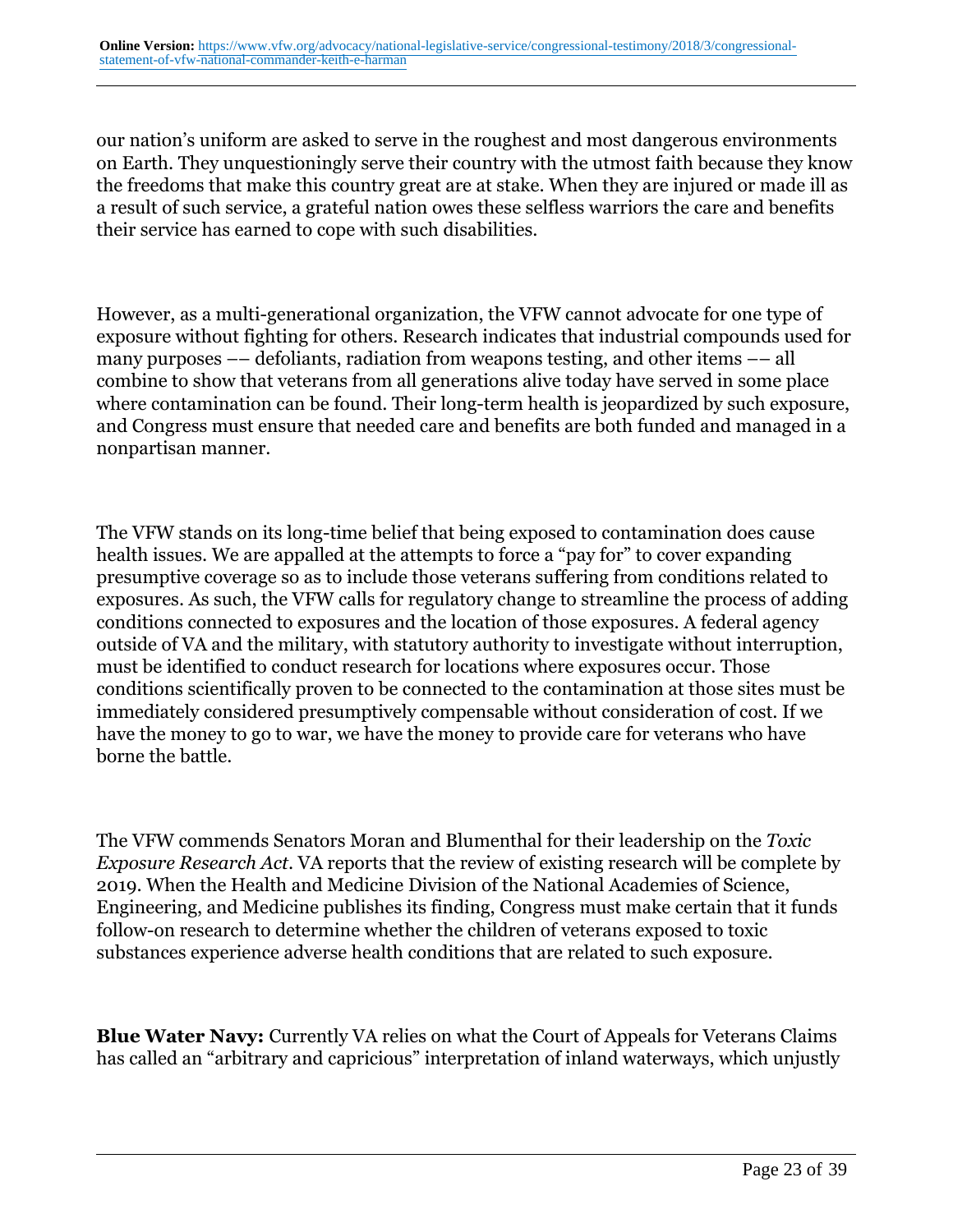denies Vietnam War veterans who served aboard ships in the coastal waters of Vietnam the benefits they deserve. Congress must act immediately and restore the benefits these veterans unjustly lost after regulatory change was made.

The VFW calls on Congress to pass S. 422 and H.R. 299, the *Blue Water Navy Vietnam Veterans Act of 2017*, which would expand disability compensation benefits to veterans who were exposed to Agent Orange while serving in the territorial seas of the Republic of Vietnam in support of ground operations during the Vietnam War.

**Burn Pits:** The use of open air burn pits in combat zones has caused invisible, but grave health complications for many service members, past and present. Particulate matter, polycyclic aromatic hydrocarbons, volatile organic compounds and dioxins –– the destructive compound found in Agent Orange –– and other harmful materials are all present in burn pits, creating clouds of hazardous chemical compounds that are unavoidable to those in close proximity.

While the VFW is glad to see that over 130,000 veterans have enrolled in VA's burn pit registry, we are concerned that the results of the National Academies of Science's study on the burn pit registry have not been fully implemented. The findings must be included in forging a path forward for research into conditions caused by exposure to the toxins associated with burn pits. The VFW urges VA and Congress to act swiftly on recommendations from this important study.

VA must also take measures to improve the Airborne Hazards and Open Burn Pits Registry. For example, a similar registry operated by Burn Pit 360 allows the spouse or next-of-kin of registered veterans to report the cause of death for veterans. VA must add a similar feature to its registry to ensure VA is able to track trends. Other improvements include streamlining the registration process, updating duty locations based on records provided by the Department of Defense, and eliminating technical glitches to ensure veterans are able to register.

While the VFW is glad to see VA has commissioned independent research on the burn pit registry, more independent research is necessary. That is why the VFW supports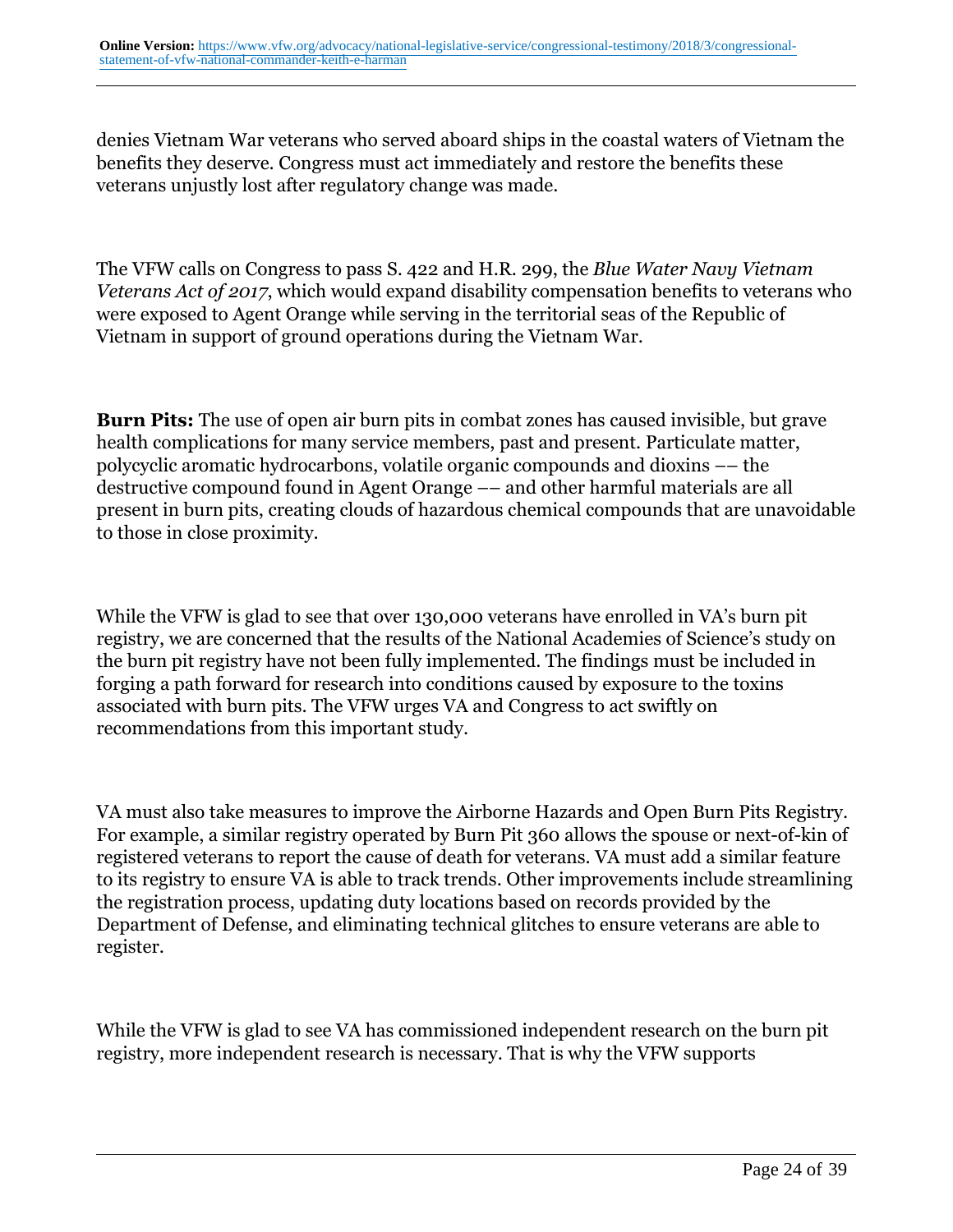establishing a Congressional Directed Medical Research Program (CDMRP) specifically for burn pits. The CDMRP for has shown some progress in identifying causes, effective treatments and biomarkers for Gulf War Illness (GWI), and the VFW is confident a similar program for burn pits will help exposed veterans finally determine whether their exposure to burn pits while deployed is associated with their negative health care outcomes.

**Gulf War Illness:** The more than 200,000 Persian Gulf War veterans continue to suffer from conditions that cannot be explained by medical or psychiatric diagnoses, such as chronic widespread pain, cognitive difficulties, unexplained fatigue, and gastrointestinal problems. While the VFW agrees VA's top priority must be to identify effective treatments for GWI, we believe that future research efforts must continue to study all symptoms and conditions associated with GWI. That is why the VFW urges Congress to continue to properly fund the GWI CDMRP.

The VFW's professionally trained, accredited advocates have encountered numerous difficulties as they work to file claims for GWI. The reality is VA has made the evidence and etiology requirements to be rated for GWI nearly impossible, despite Congress ordering VBA to develop a Disability Benefits Questionnaire (DBQ) that would identify and diagnose this illnesses simply and more easily.

The cluster of symptoms associated with GWI present themselves in a way that is not always exclusive to persons who have served in our current wars and compensation and pension examiners frequently lack the training to identify the multiple conditions. As such, VA must be compelled to develop claims for possible undiagnosed illnesses first. When GWI is indisputably ruled out, VA should then grant ratings for disabilities individually. However, if the evidence equally proves the veteran could be rated for GWI, VA should be compelled to conclude that the veteran suffers from an undiagnosed illness and should be granted a rating for such.

This approach is not new and can be found in existing regulations. The "Reasonable Doubt" rule, 38 CFR 3.102, should be applied in all claims for GWI submitted by veterans who file because of qualifying service. VA's application of this regulation, along with the new DBQ, would likely result in veterans suffering from GWI being rated properly the first time. VA has refused to act, so the VFW urges Congress to do so.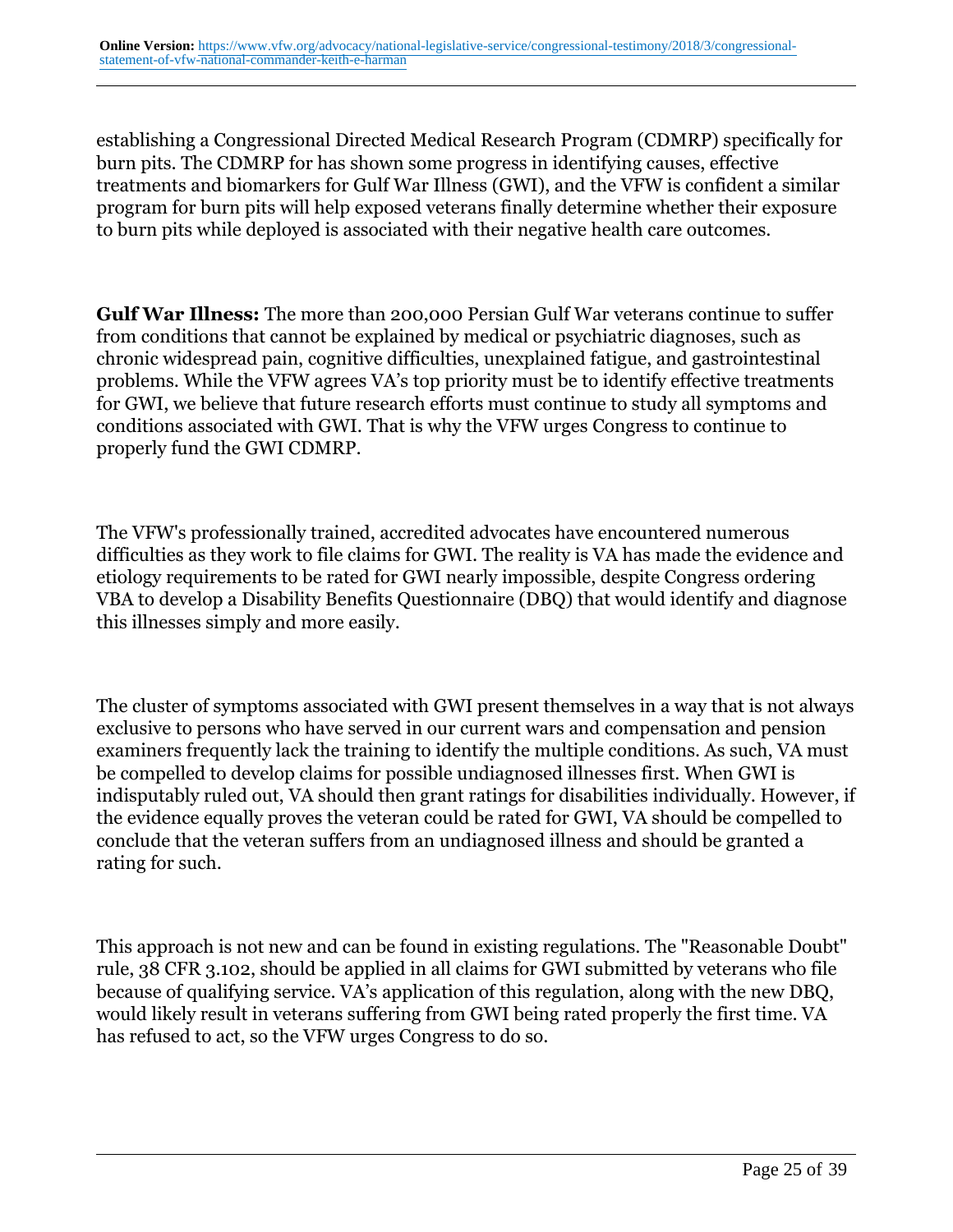Additionally, veterans who have served in the Southwest Asia Theater of military operations since August 2, 1990, including Operation Iraqi Freedom and Operation New Dawn, are eligible for a Gulf War Registry health exam. This comprehensive exam evaluates exposure and medical history to identify possible long-term health problems that may be related to environmental exposures during military service. While veterans who served in Afghanistan after 2001 are eligible for VA's Airborne Hazards and Open Burn Pit Registry, they are not eligible for the Gulf War Registry health exam. The VFW maintains that Afghanistan veterans served under circumstances similar to those who served in Iraq. That is why we urge VA and Congress to expand eligibility for the Gulf War Registry health exam to veterans of the war in Afghanistan.

**Fort McClellan:** From 1943 until its closure in 1999, Fort McClellan, Alabama, was home to thousands of soldiers in the Women's Army Corps, the Army's Military Police Corps, and the Army's Chemical Corps. It was forced to close in 1999 due to investigations by the Alabama Department of Public Health, the Alabama Department of Environmental Management, the Agency for Toxic Substances and Disease Registry, and the U.S. Environmental Protection Agency, which discovered evidence of polychlorinated biphenyls (PCB) contamination in Fort McClellan's neighboring town, Anniston.

The VFW has heard from several veterans suffering from deteriorating health conditions consistent with PCB exposure that they are unable to obtain the care and benefits they need because their service at Fort McClellan is not considered presumptive exposure to toxic substances. The VFW calls on Congress to commission more research on the health effects associated with exposure to PCBs at Fort McClellan, and to ensure exposed veterans have access to the care and benefits they deserve.

**Camp Lejeune:** Thanks to efforts by Senator Burr and members of these committees, VA is authorized to provide no-cost health care to veterans and their families for 15 health care conditions that have been found to be associated with exposure to contaminated water on Camp Lejeune. However, VA expanded presumptive disability compensation benefits for only eight of the 15 conditions. As a result, veterans who served 30 or more days at Camp Lejeune between 1953 and 1987 and have been diagnosed with esophageal cancer, breast cancer, renal toxicity, female infertility, lung cancer, hepatic steatosis, miscarriage, and neurobehavioral effects, are eligible for no-cost VA health care, but still have an uphill battle obtaining disability compensation benefits. The VFW urges Congress and VA to review the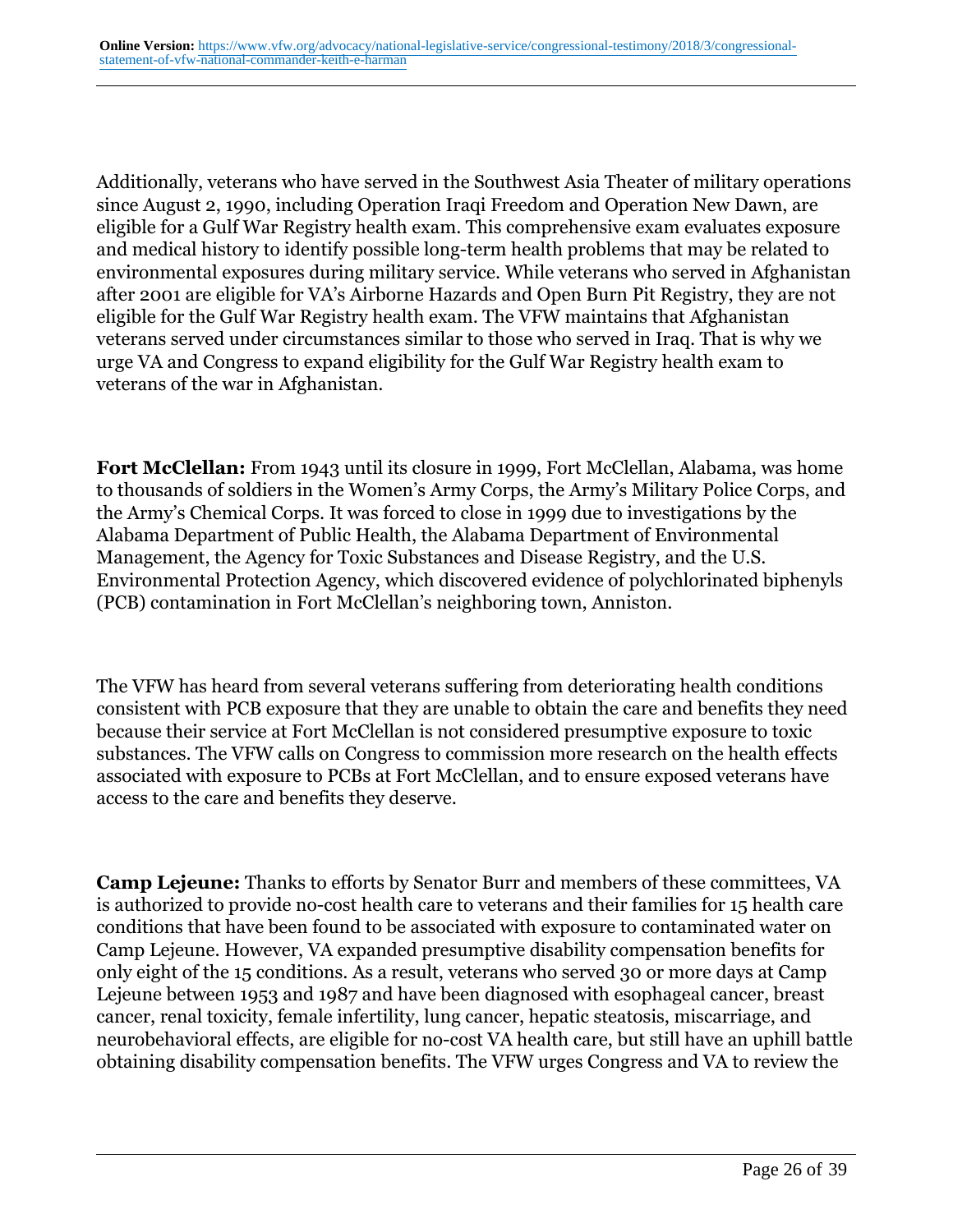medical research linking these conditions to the contaminated water at Camp Lejeune and determine if VA's presumptive list is accurate.

**Korean DMZ:** The United States government authorized the testing and use of toxic herbicides, including Agent Orange, to improve the observation and fields of fire for American service members patrolling along the Korean DMZ, and to deny hostile forces concealment provided by the vegetation. Currently, VA presumes that veterans who served along the Korean DMZ from April 1, 1968, to August 31, 1971, were exposed to Agent Orange, making the disability claims process significantly easier and faster because such veterans are not required to present evidence of individual exposure. However, such dates contradict evidence obtained by the VFW and with congressional records.

When Congress passed PL 108-183, the *Veterans Benefits Act of 2003*, the Senate and House Committees on Veterans' Affairs used evidence obtained by committee staff and information provided by DOD to authorize VA to provide benefits to veterans who served along the Korean DMZ between September 1, 1967, and August 31, 1971, which incorporates the earliest use of toxic herbicides along the Korean DMZ, and accounts for the half-life of such toxins. When aligning its compensation regulations regarding presumptive herbicide exposure for veterans who served along the Korean DMZ to PL 108-183, VA unjustly elected to begin the presumptive date seven months after Congress suggested. Doing so denied a streamlined path to benefits for the hundreds of veterans who served along the Korean DMZ between September 1, 1967 and April 1, 1968. These veterans suffer from the same malaises as those who served along the Korean DMZ after April 1968, but face an uphill battle obtaining the benefits they deserve.

The work done by U.S. military service members on the Korean DMZ at that time included security operations for the spraying of Agent Orange. This work started with the testing of agents. In its conference report, Congress directed this testing period be included. Documents obtained by the VFW show that spraying along the Korean DMZ was laborintensive work. Truck-mounted sprayers and individuals with backpack-style sprayers were involved. These veterans were exposed in the same dangerous mannerism that veterans who served along the Korean DMZ after April 1, 1968.

Despite efforts by the VFW and members of Congress, VA has ignored the intent of Congress by refusing to change the start date. Letters from members of Congress to VA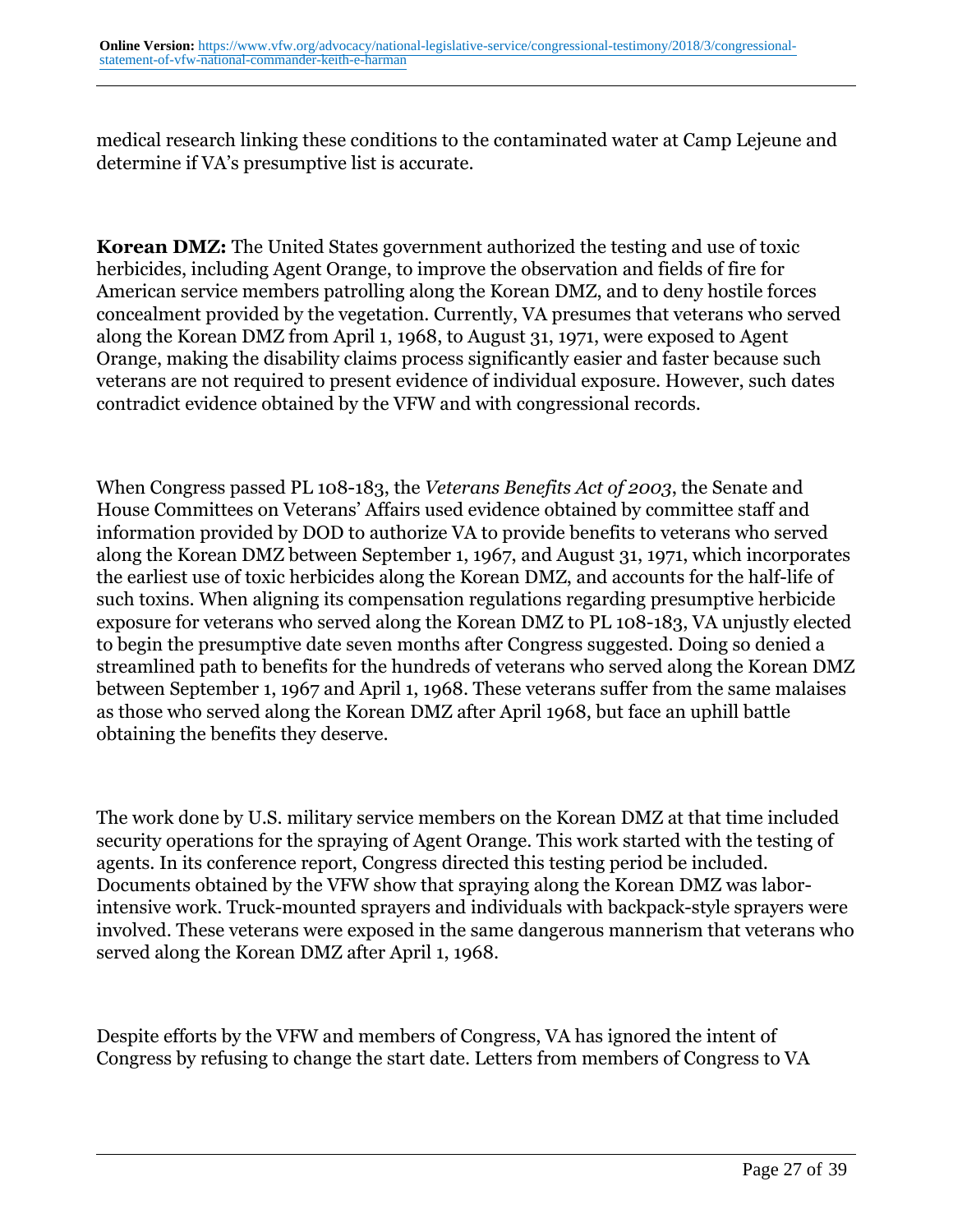concerning this issue are answered in ways that seem to be purposefully stonewalling Congress and ignoring facts provided by declassified documents. VA says it has asked DOD for units that were involved and has received no new information on such units. This runs completely counter to decisions from VBA.

BVA has granted claims for these veterans on an individual basis for conditions related to Agent Orange exposure. One such example truly sums up the problem. The witness statements included in the veteran's claim, which was initially denied but later appealed, were so detailed that the Veterans Law Judge opined the statement could not be false. The judge also noted DOD's vegetation control plan document which states that, while there were no American service members involved with spraying Agent Orange, there is a chance they were exposed during such time. The VFW's research confirms that the Republic of Korea manned the spraying equipment while U.S. service members provided security and remained close to those spraying. Exposure happened because of this close proximity and BVA is granting benefits based on this fact. Unfortunately, the decisions from a Veterans Law Judge do not set precedence, which means veterans have to continue to be denied by regional offices and wait for VBA to overturn denials.

While these veterans are still fighting for the care and benefits they have earned, their average age is advancing. It is time for VA to do as Congress intended and change the start date for the period covered to September 1, 1967, by passing the S. 2038 or H.R. 3605, the *Fairness for Korean DMZ Veterans Act of 2017.*

**Thailand:** When Agent Orange was sprayed on bases in Thailand during the war in Vietnam, it created yet another group of American service members who would later suffer from the effects of this poison. Currently, veterans must prove they worked on the perimeter of the base they were assigned to have their disability compensation claims considered under more streamlined presumptive rules.

U.S. forces in Thailand were supporting military operations in Vietnam and Agent Orange was used for the same purposes as in Vietnam. The spraying of vegetation allowed for the substance to go from a liquid state to one which is a mist that could float to other portions of the base. It is not incomprehensible for veterans in other parts of the base to have been exposed to Agent Orange.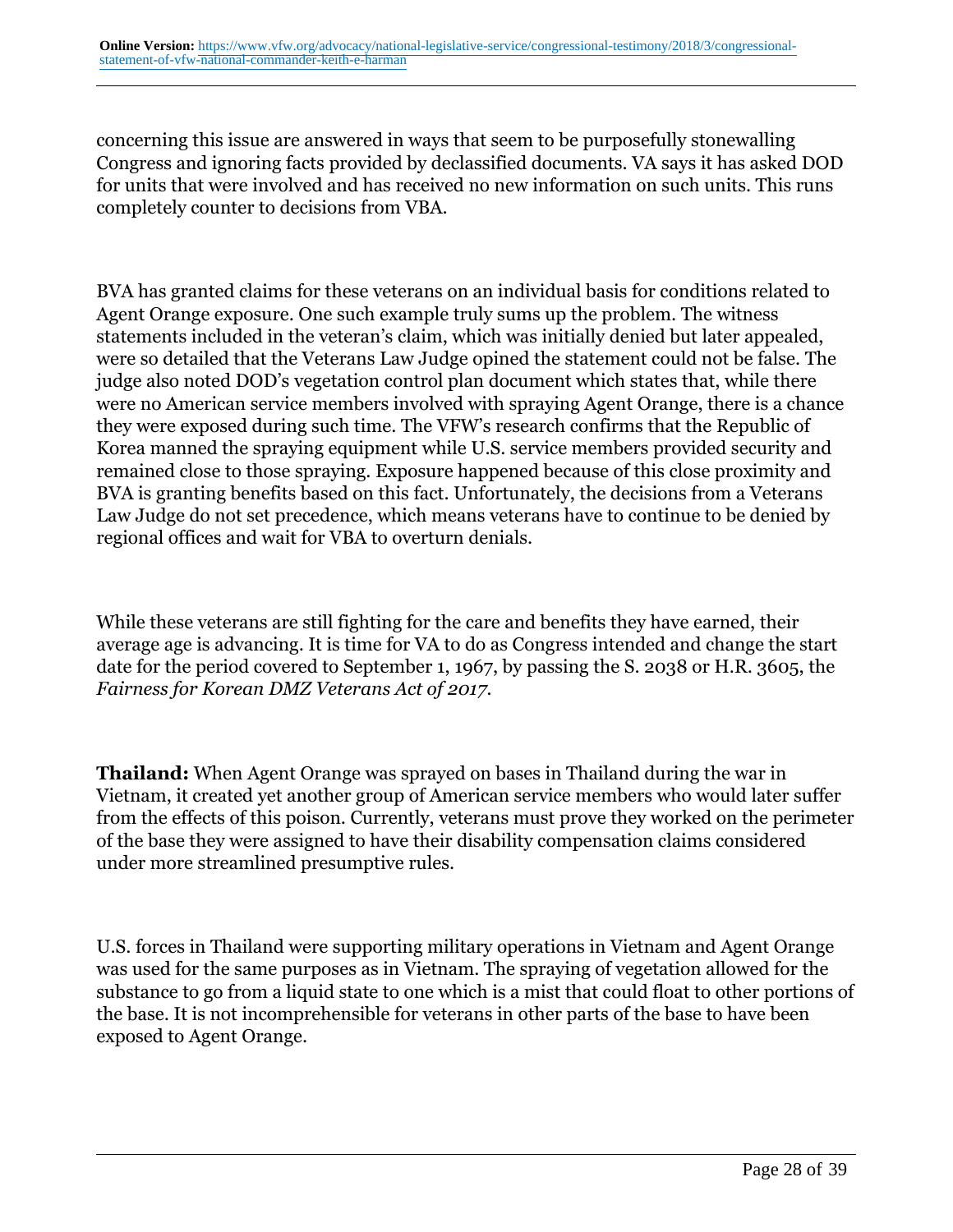Additionally, research has determined that veterans who were exposed to Agent Orange are more likely than the general population and non-exposed veterans to have a child born with spina bifida, a debilitating spinal cord disability. VA administers the Spina Bifida Health Care Benefits Program, which provides a monetary stipend and health care services for the children –– who are born with spina bifida–– of certain Vietnam War and Korean DMZ veterans. However, the children of veterans who were exposed to Agent Orange in Thailand are excluded.

Caring for future generations impacted by their parents' exposure during military service is a priority for the VFW. The VFW urges Congress to pass S. 2105, which would ensure we keep our moral and legal commitment this nation has to the children of veterans exposed to Agent Orange while serving in Thailand.

**Military-Civilian Transition:** The VFW views the transition of service members back to civilian life as more than just getting them into college or making sure they earn a pay check after they get out. The successful transition of our service members is an issue that could affect our national security position. Our nation has an all-volunteer military, and making sure those troops successfully transition back to civilian life impacts the willingness of future generations to serve. If veterans are not seen as successful in their communities, why would young Americans want to join the military?

The VFW believes it is vitally important to ensure transition assistance programs provide service members the support they need to ease back into civilian life with minimal hardships. This includes the opportunity for counseling and mentorship before they leave military service. Veterans who make a smooth transition by properly utilizing the tools and programs available will face less uncertainty regarding their move from military to civilian life.

Today's military has faced almost two decades of continuous war, and this extended time of conflict has shaped the experiences of all men and women who have worn the uniform defending our country. This experience of heightened conflict makes transitioning to the civilian world that much more important. Only a small percentage of Americans serve, so transitioning can bring with it its own set of trials and tribulations.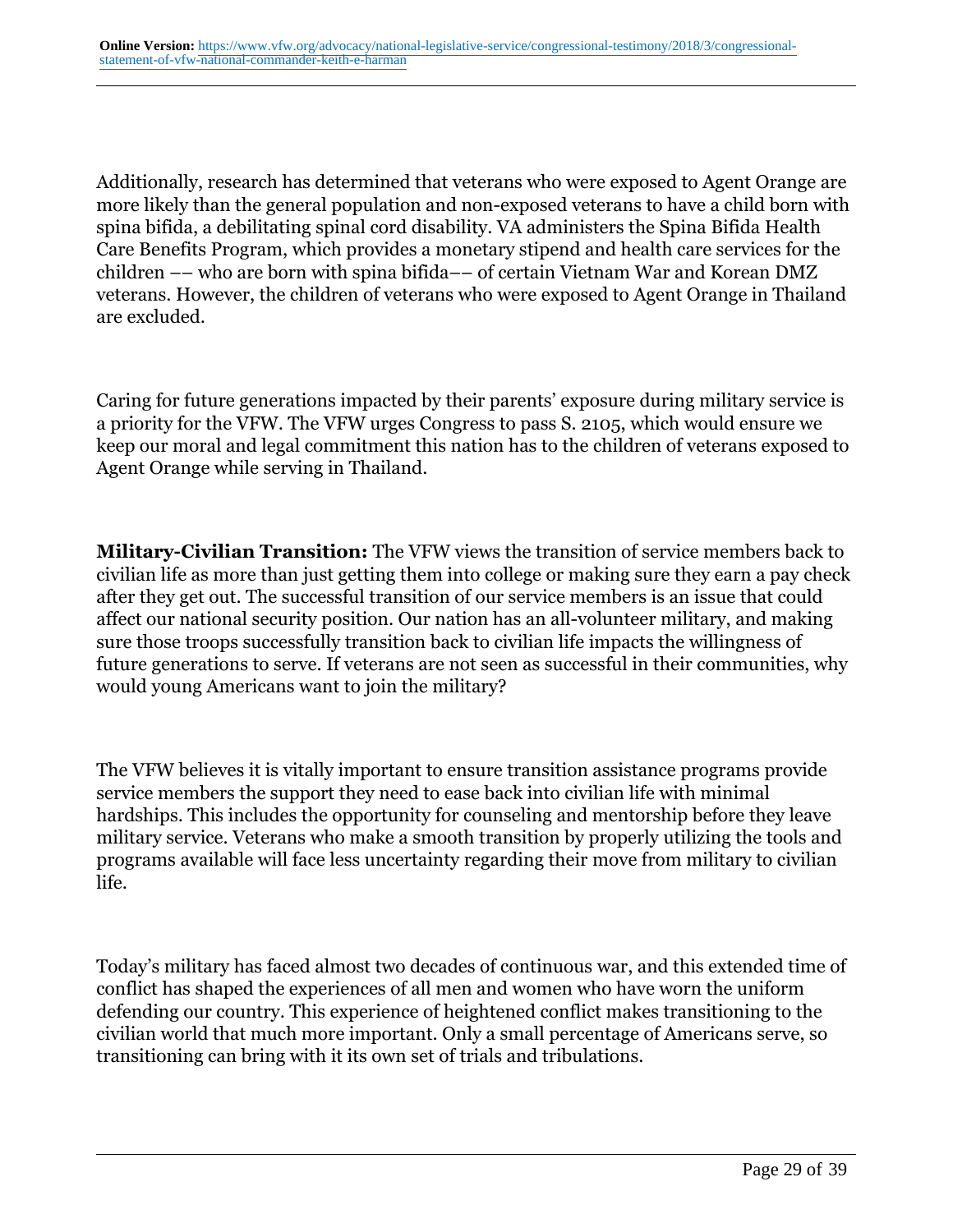Transitioning service members face many hardships that include financial difficulty, lack of purpose, separation anxiety, and generally being unaware of what comes next. There have been several programs set in place to ease these hardships for transitioning service members. The VFW views transition programs such as the Transition Assistance Program (TAP) and Soldier For Life as key stepping stones in order to seamlessly transition to civilian life. The information provided to service members on VA benefits, financial management, higher education, and entrepreneurship are invaluable tools in order to ease the burden of transition out of the military.

The VFW's professional, highly-trained, and accredited service officers have been a resource for transitioning service members since 2001, and we continue to provide assistance to these men and women during this difficult time of change. We provide pre-discharge claims representation on 24 bases around the country and have been available for transitioning service members at the same time they receive during TAP. While the primary role of VFW staff in the Benefits Delivery at Discharge (BDD) program is to help service members navigate their VA disability claims, they are also able to provide assistance for many other benefits and opportunities.

Our representatives can be additional resources to the ones received during TAP classes. Our BDD representatives offer guidance and information for many different transition opportunities that may not be covered in the TAP class. Service members who utilize additional resources such as BDD representatives are likely to face less unanticipated unknown hurdles during transition. Since 2015 the VFW has been conducting surveys of the service members we have worked with at the BDD sites. These surveys have been very useful in helping the VFW understand what needs transitioning service members have, and what additional steps need to take place in order to help them in this process.

Our survey indicates the TAP class is very informative and full of useful information, but there are a few areas that need improvement. Nearly 20 percent of clients we surveyed reported they took the TAP class less than 90 days before End of Active Service (EAS). Responses such as these are troublesome because some of the necessary steps for a solid transition require time to complete, and rushing them or not having enough time to prepare will not set the service member up for success.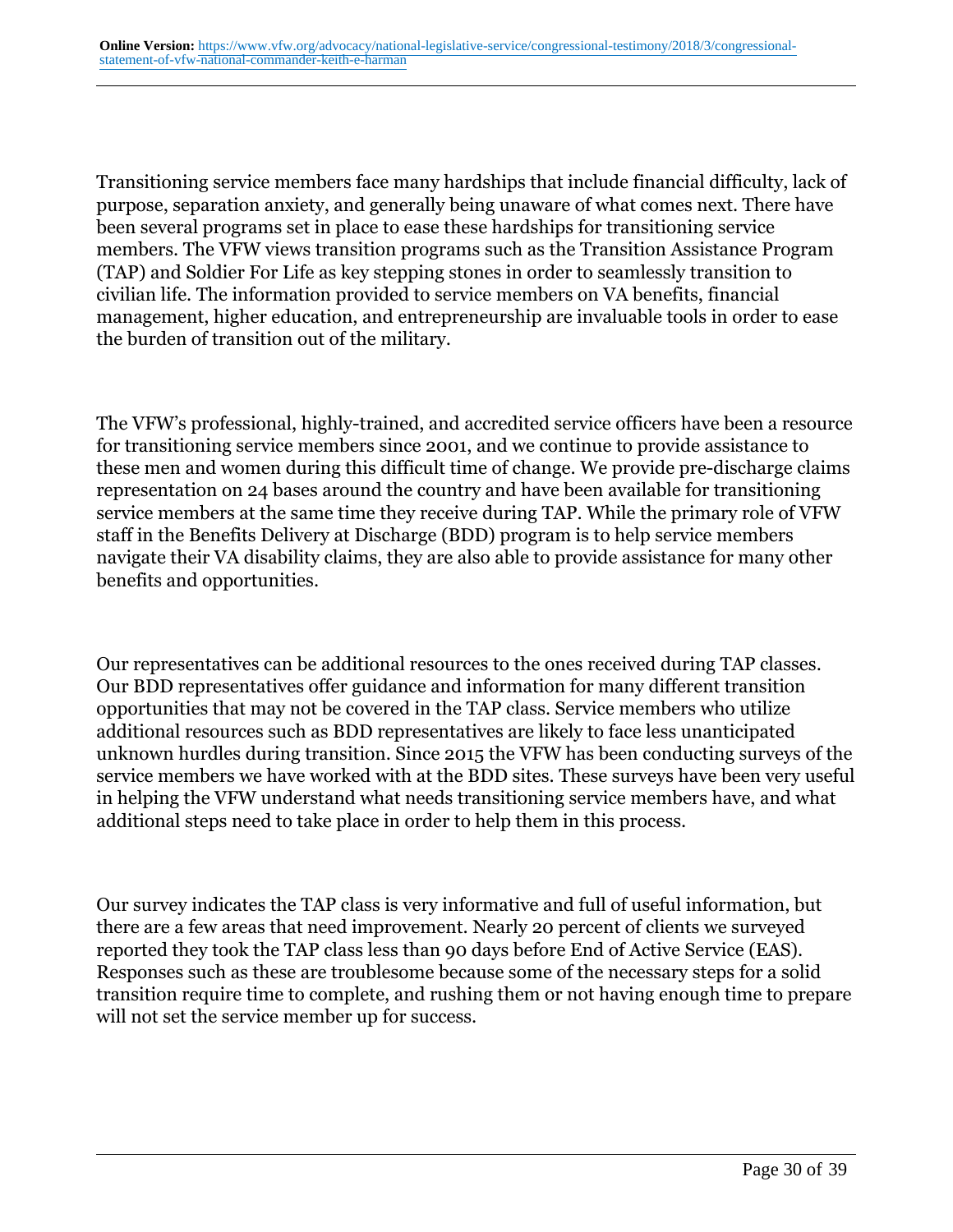Additionally, our survey showed more than 30 percent of younger or lower ranked service members are taking TAP less than three months before separation. This illustrates why junior service members face more difficulty in their post-military career than their senior counterparts immediately following their time on active duty, due to the lack of experience and qualifications. That is why it is imperative to get them into TAP as soon as possible and give them the time to learn about the resources available to them in order to adequately process out of the military.

A part of the problem with service members taking their TAP class less than 90 days before EAS is that they do not hear about all of their VA benefits in time to take advantage of them. For example, VA recently restricted the eligibility of the Benefits Delivery at Discharge program to between 180 and 90 days prior to separation. If service members do not attend TAP prior to 90 days, they are already disqualified from the program when they first hear about it. Lower ranked service members do not always have the ability to set their own schedules. They are most often at the discretion of their commanders, and if TAP and all its components are not seen as priorities, then service members may not be able to attend the classes when necessary. In our surveys, some of the most jarring comments came from veterans whose commands viewed TAP with seeming apathy and contempt. One junior Marine told the VFW that he did not attend the voluntary TAP tracks on higher education, technical training, and entrepreneurship because his command "did not see [him] as a good candidate."

There are times when it seems the military is not putting enough emphasis on transition, and encouraging the service members to fully embrace the new challenges ahead. We strongly urge Congress to improve upon TAP by enforcing the mandate that service members attend TAP 90 days before separation. The VFW also urges Congress to pass H.R. 4954, the *BATTLE for Servicemembers Act*, which would make supplemental courses offered by TAP part of the mandatory program. This change will ensure troops are receiving training in the specific paths they wish to pursue after transition. Too many service members realize they missed an opportunity after it had already passed. The VFW also calls on Congress to enforce the mandate that veterans start TAP classes at least 90 days before separation.

Transition training cannot stop once the service member has left active duty. The VFW supports programs that continue to offer training after the EAS. The Off Base Transition Training (OBTT) program offered TAP in local communities to veterans of all ages. The OBTT program was only a pilot program that saw success in areas where there was a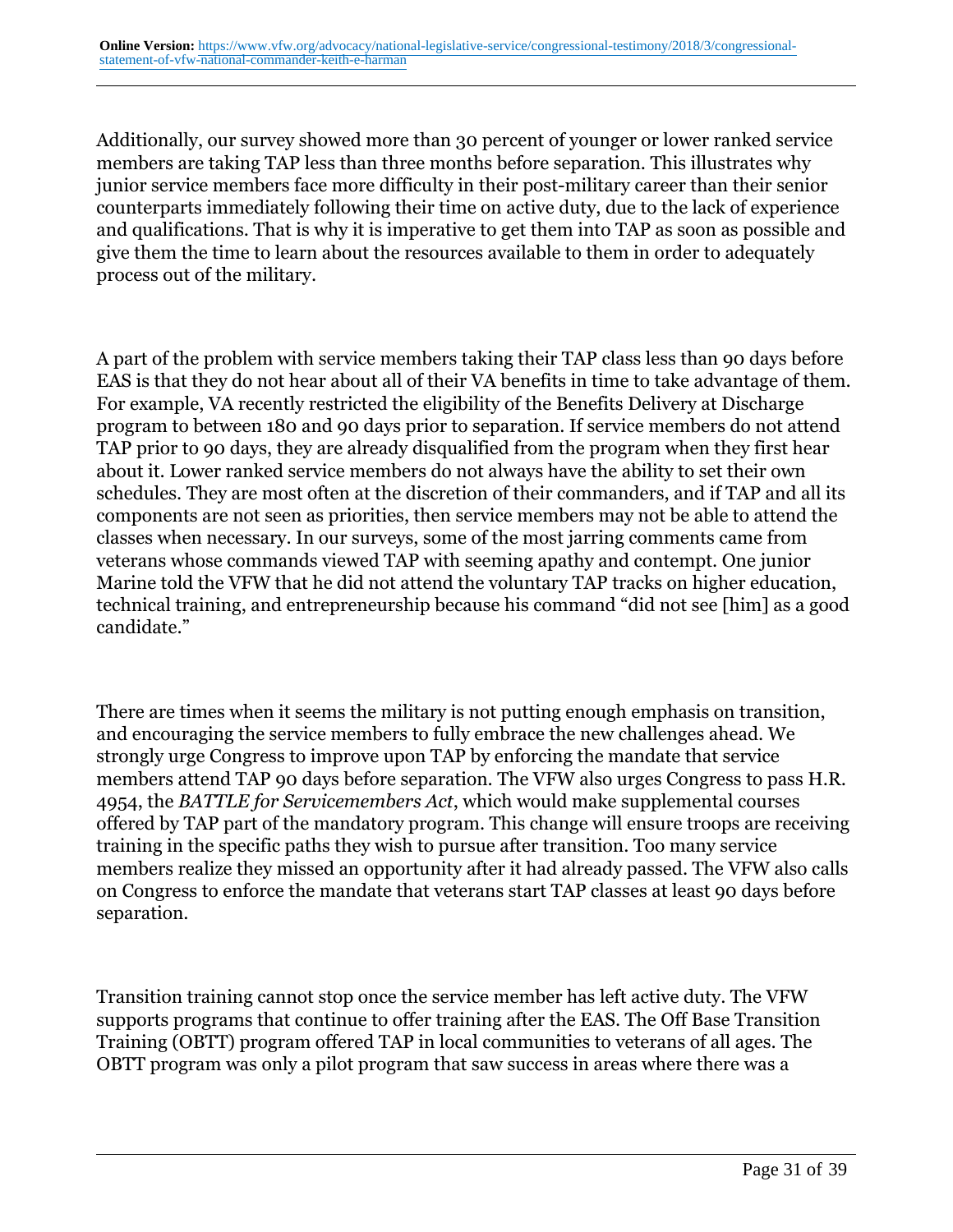commitment to the program. The VFW supports re-instating a program like OBTT and adapting it meet the unique needs of post-EAS veterans. We urge Congress to pass H.R. 4835 the *Job TOOLS for Veterans Act* which would extend the OBTT pilot program.

**Education:** The VFW applauds Congress for passing the Forever GI Bill. The Forever GI Bill was a bipartisan and bicameral effort that shows how well Congress can work together to support great initiatives for veterans. The bill eliminates the expiration date for future GI Bill users and offers many more great improvements in education. However, the VFW would like to see the expiration date removed for all GI Bill recipients, along with anyone eligible for the Vocational Rehabilitation and Employment program. Education and training is not something that ever has an end date, and allowing veterans to use their benefits at any time in their lives is an important issue.

The implementation of the new features in the Forever GI Bill is something that needs to be closely monitored. There are over 8,000 potential recipients of benefits restitution after their school abruptly closed in the past few years. Only a couple of hundred veterans have applied to have their benefits restored. A better effort needs to be done by VA to notify those veterans of possible eligibility restoration so they can continue on in their educational pursuits. Additionally the VFW fully supports the GI Bill Comparison Tool which makes student veterans informed consumers. Providing information up front is a quality control measure that keeps veterans from wasting their valuable benefits at sub-par institutions.

**Homelessness:** The VFW commends VA and the Department of Housing and Urban Development (HUD) for making significant improvement toward ending veteran homelessness. However, much work remains.

A homeless person is federally defined under the McKinney-Vento Act as an individual or family lacking fixed, regular and adequate nighttime residence. Thanks to efforts by the House and Senate, the definition was also expanded for VA to better align with the federal definition to include those fleeing domestic violence and other dangerous or life-threatening conditions. Still, more work must be done. Nowhere in the definition of the United States Code which VA currently defines homelessness is there a ban prohibiting veterans who are couch surfing, yet due to the lack of this specific inclusion, VA is not able to assist veterans who are couch surfing. This is particularly burdensome for women veterans who often do not feel safe due to violence or sexual assault in a homeless shelter, as well as for veterans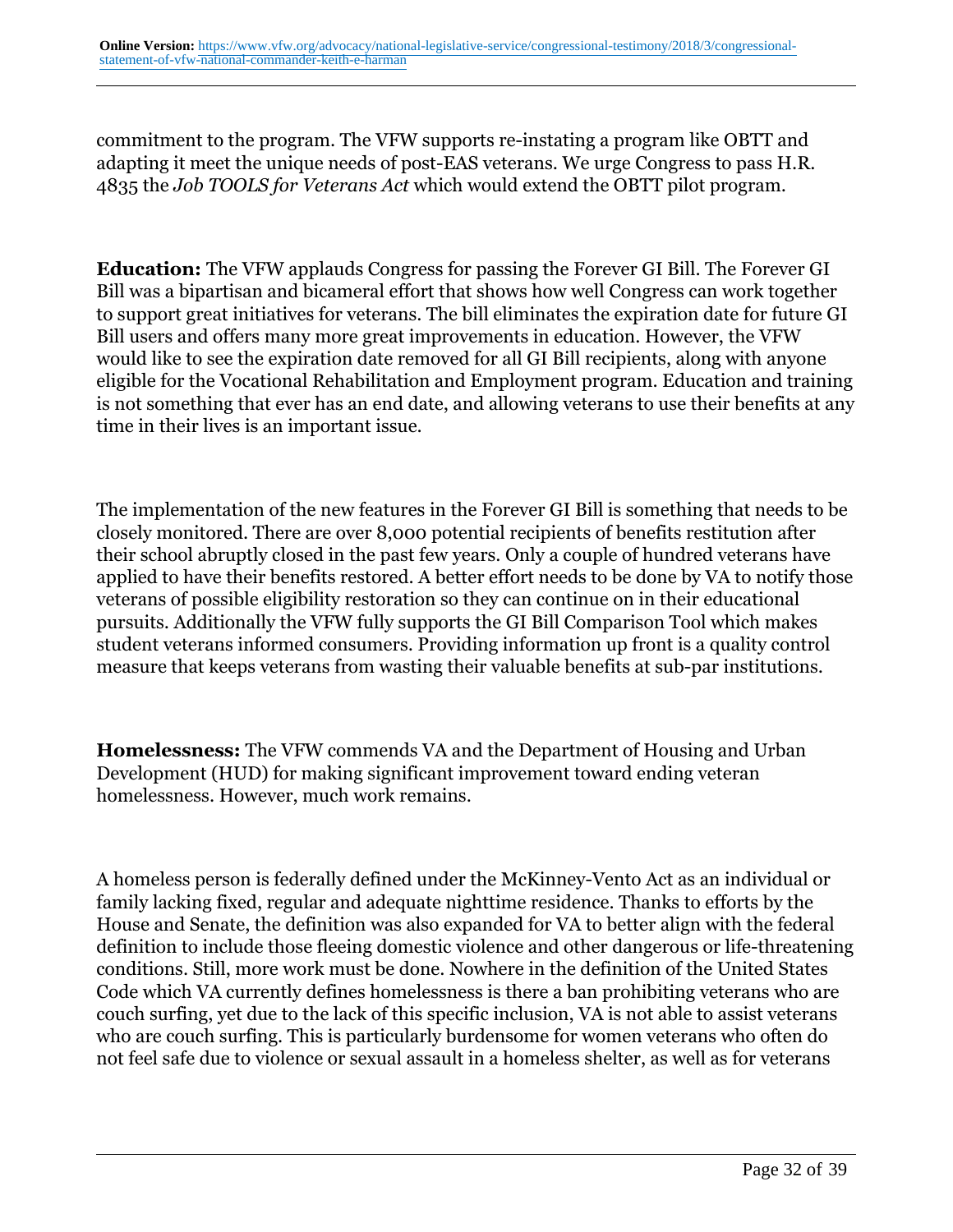with dependent children. The VFW urges Congress and VA to expand this definition so VA can provide more homeless benefits and services to homeless veterans who are couch surfing instead of living in a shelter or under a bridge.

Veterans with dependent children face diverse burdens with trying to access their earned benefits, including access to child care. Currently, VA has four pilot programs which offer on-site child care. These programs have been successful in increasing access to care and benefits. The VFW also encourages Congress to work with VA to provide more separate living arrangements for veterans with children and veterans who have survived sexual trauma. Congress and VA must work together to better understand that individuals face homelessness for different reasons, and their needs to overcome homelessness are equally unique.

Under the Grant & Per Diem program (GPD), grants are awarded by VA to communitybased agencies to create transitional housing programs and offer per diem payments. This is intended to promote the development and provision of supportive housing and services with the goal of helping homeless veterans achieve residential stability, increase their skill levels or income and obtain greater self-determination. In 2016, more than 16,500 veterans exited these programs for permanent housing. The VFW believes Congress and VA must periodically adjust GPD rates for inflation to ensure sufficient funding to continue the operation of homeless veteran assistance programs.

For veterans on the verge of homelessness, there is currently little VA can do. Several benefits require veterans to be on the streets before they are deemed eligible. Many veterans who are on the verge of homelessness know they are being evicted, and nearly half of homeless veterans report temporarily staying with friends or family. This is why the VFW recommends Congress work with VA and HUD to ensure veterans who are facing eviction or are temporarily staying in another person's home are afforded the opportunity to obtain assistance. The VFW also strongly urges Congress to pass legislation that would provide cost-free child care to veterans living below the poverty line or are already homeless while using VA and DOL VETS employment training. If a veteran is not able to afford rent or is working to avoid homelessness, then it is impractical to assume the veteran can also afford child care services.

Veterans fortunate enough to obtain Department of Housing and Urban Development-VA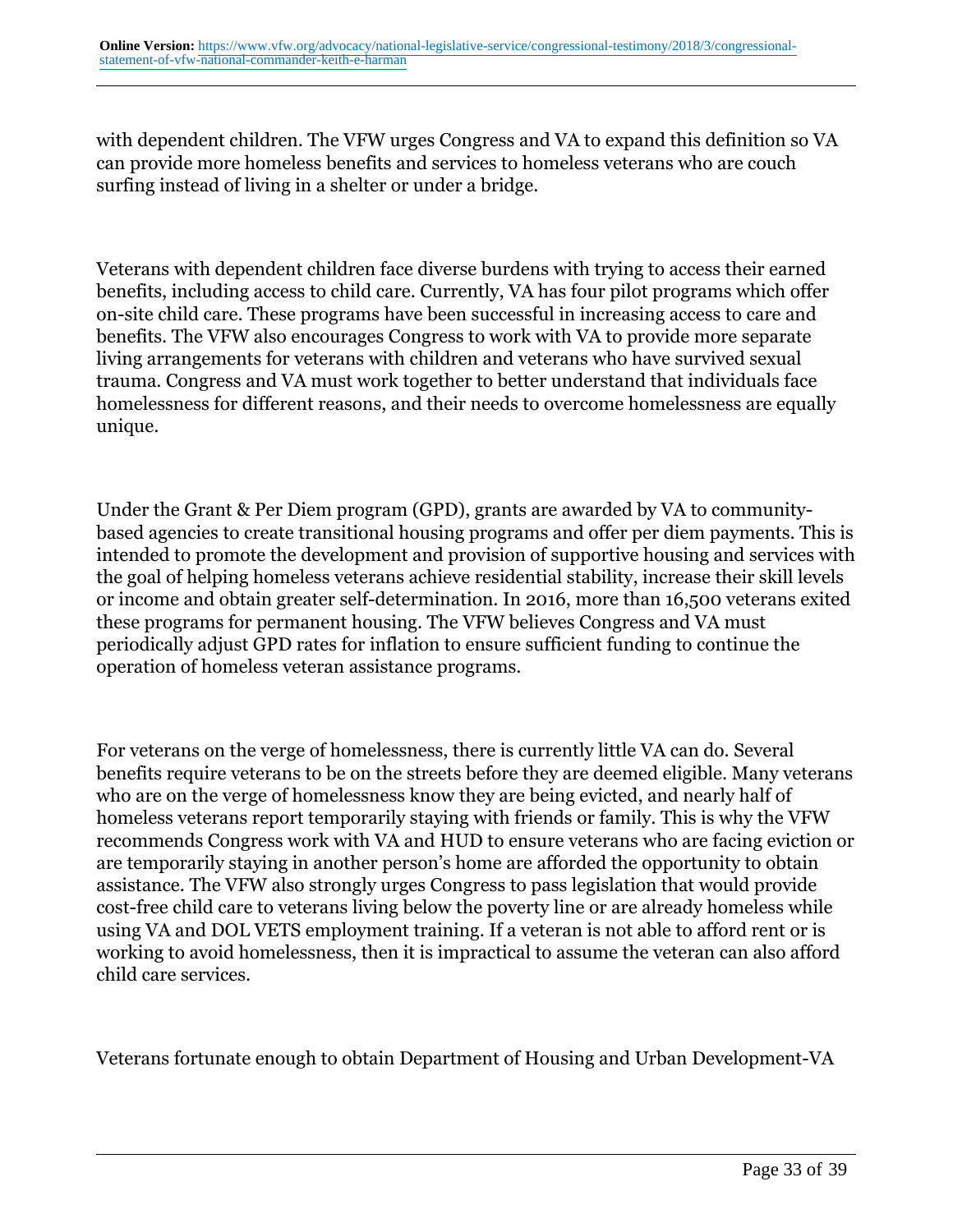Supportive Housing (HUD-VASH) vouchers also face difficulties. The VFW's service officers have reported in various cities that their homeless veterans sometimes prefer sleeping under a bridge rather than living in the unsafe neighborhoods for which their vouchers are eligible. With a high percentage of veterans suffering from poor mental health, the VFW does not believe they should be forced to struggle with their mental health conditions in some of the most unsafe neighborhoods in the country, nor should survivors of sexual trauma be forced to choose between homelessness and a neighborhood where their homes have been broken into and they are harassed on the streets. The VFW urges Congress, VA, and HUD to work together with local VA medical facilities to find solutions for those cities to ensure HUD-VASH vouchers put veterans in safe and secure housing.

**Infrastructure:** For more than 100 years, the government's solution to provide health care for our military veterans has been to build, manage and maintain a network of hospitals across the nation. This model allows VA to deliver care at thousands of facilities, but has left it with ownership of more than 6,000 buildings and 38,000 acres, many of which are past their building lifecycle. Many of these facilities need to be replaced, some need to be disposed of, others need to be expanded, and all of them need to be maintained. The process to manage this network of facilities is the Strategic Capital Infrastructure Plan (SCIP). SCIP identifies VA's current and projected gaps in access, utilization, condition, and safety. Then it lists them in order based on the gaps priority. In VA's FY 2019 Budget Submission, the 10-year full implementation plan to close these gaps is estimated to cost \$53 to \$65 billion, including \$9 to \$11 billion in activation costs.

Congress and VA needs to realign the SCIP process to allow VA to enter into public-private partnerships and sharing agreements –– both federal and private –– to right size VA's footprint. It must continue to fund the projects it currently has partially funded, and begin the advanced planning and design of those projects it knows it will need to fund through the traditional appropriations process.

A significant time and cost-cutting measure VA should use is moving its construction entirely to an Integrated Design Bid Build (IDBB) model. This will allow VA to shorten the overall length of major construction projects by overlapping the three phases of the project. The added benefit of using the IDBB process is it will allow state of the art medical technology to be in use during its prime years.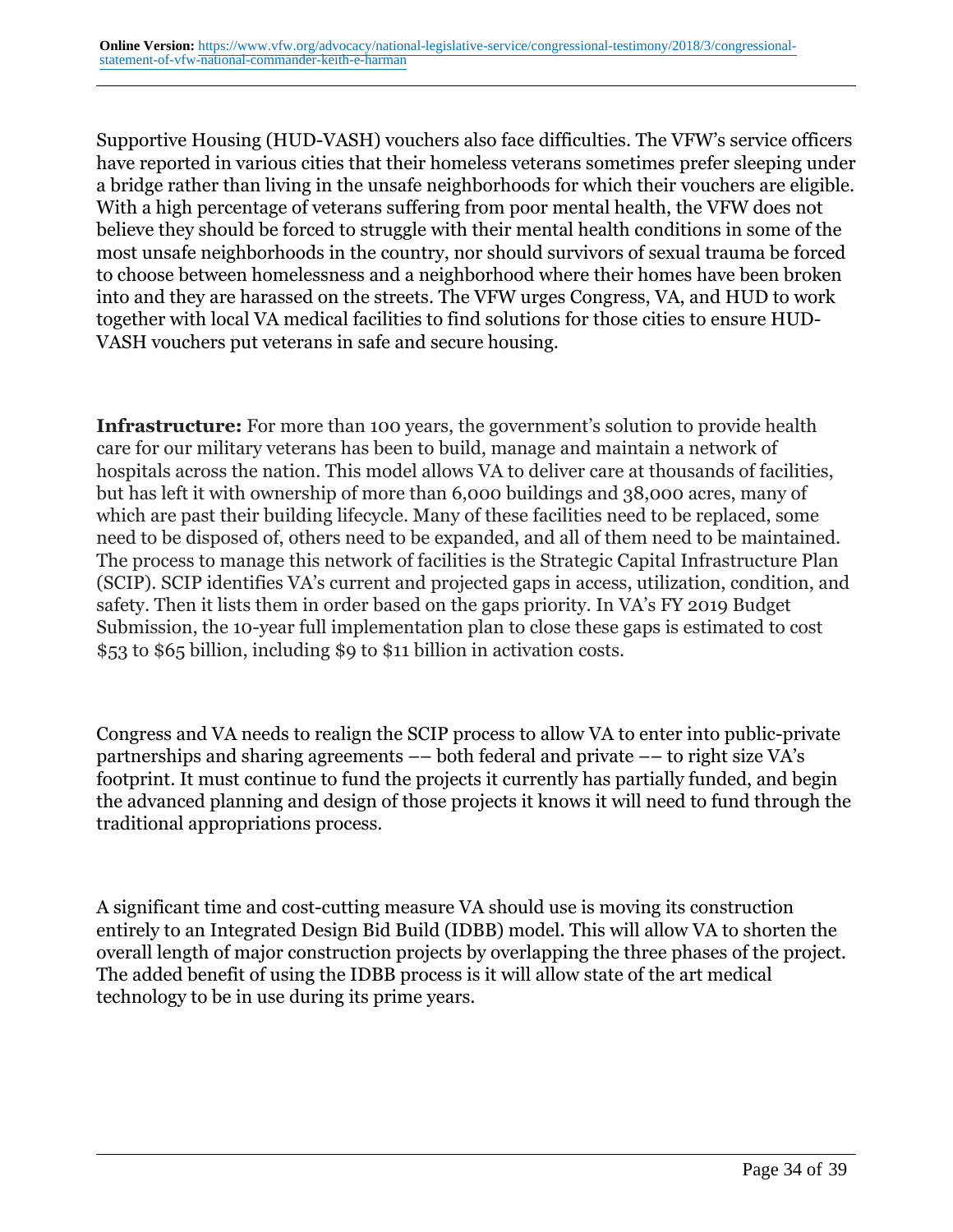VA's SCIP program clearly identifies the current and projected 10-year gaps in delivery of health care. What is missing is a long-term strategy to effectively close these gaps in the most veteran-centric and cost-effective way. This must include a strategic plan for removing unutilized or underutilized space so VA can invest the funds used to maintain these building into facilities that can provide direct care for veterans. Facilities will need to be replaced, improved, and reduced over the years, and the method used to decide when and how to move forward with these projects must be comprehensive. VA can no longer afford to build a new facility and within three years have a need to expand the facility because VA did not properly forecast the need. Nor should VA feel compelled to maintain a facility that is so underutilized that it becomes cost prohibitive.

As VA works to close the gaps in utilization, VA and Congress must make it a priority to maintain what we have, finish what has been started, and chart a long-term plan to effectively close future gaps. Repeating sins of the past such as the Denver Replacement Medical Facility must never happen again, and VA needs to move ahead in the 21st century, always looking to find ways to build more effectively and efficiently.

**Military Sexual Trauma:** Military Sexual Assault (MST) is not a gender-specific issue. In 2016, as reported 6,172 members of our military were sexually assaulted. This number is higher than previous years, which the VFW believes may show a positive change in trust between service members who are assaulted and their commands. With the increased rate of reported sexual assaults, DOD's Sexual Assault Prevention and Response Office (SAPRO) also found that the prevalence of sexual assault slightly decreased. The current estimate for 2016 is that there were 14,900 sexual assaults of military members. SAPRO estimates that 4.3 percent of women in uniform and 0.6 percent of men in uniform have experienced a sexual assault in 2016. This is less than the estimated 20,200 military members estimated to have experienced a sexual assault in 2014.

The VFW applauds Congress for including new reporting criteria for DOD in NDAA for FY 2018 regarding sexual assault. Moving forward, DOD will be required to include nonmilitary personnel who are sexually assaulted on military installations as well. This will assist in having a better understanding and plan to move forward with all sexual assaults committed by service members on military installations –– not strictly when the survivor is also a service member. The VFW anticipates seeing a difference in reporting numbers as the reports will also include family members and civilians who work on base.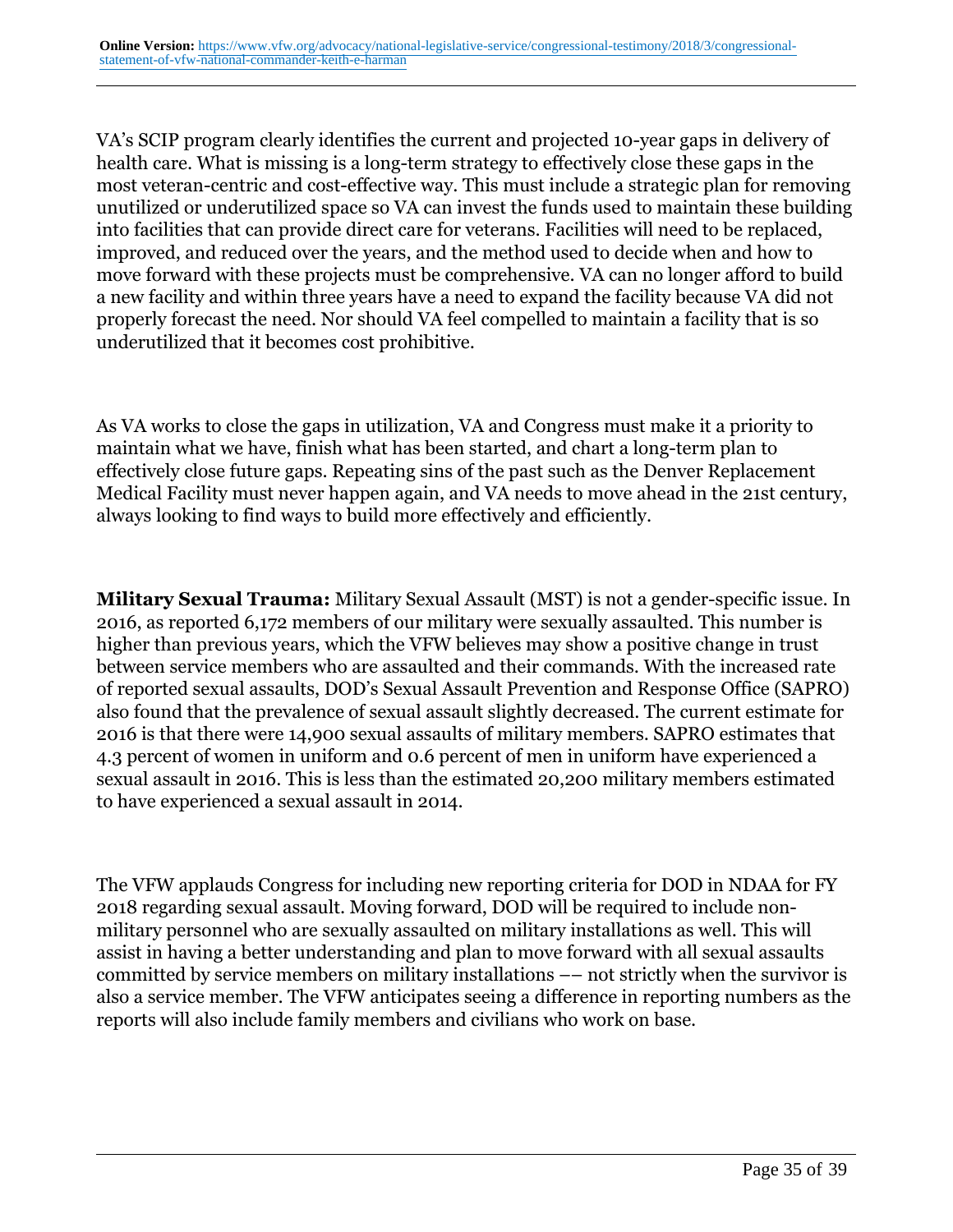Sexual violence is an issue the VFW does not take lightly. It has a significant and long-term impact on our service members and our military –– from the retaliation and impact on morale, to the physical and mental health ailments that result from the trauma. This is why the VFW firmly believes Congress, VA and DOD must take measures to prevent military sexual and ensure victims receive the care and services they need.

However, many victims do not have the opportunity to receive VA health care after separation due to punitive discharges that resulted from retaliation. The VFW is optimistic that the number of survivors who report their sexual assaults has increased to one in three. Still, according to reports from Human Rights Watch, over half of the individuals who have reported sexual assault within the military report experiencing retaliation. Such retaliation, when conducted by supervisors, often leads to victims being punitively discharged for unrelated actions which are categorized as personality disorders, yet these individuals are never clinically diagnosed with such disorders. The VFW calls on Congress to work with DOD to ensure veterans who were wrongfully given bad paper discharges after being sexually assaulted have a fair shot at having their discharges upgraded. While Congress and DOD continue working on this, the VFW urges VA to continue working on access to mental health care for veterans who were discharged due to administrative issues.

While sexual violence occurs among males in higher numbers, it disproportionately affects female service members. What is particularly concerning for males who experience sexual trauma is that they tend to categorize their sexual assault as hazing or bullying and more likely to experience more multiple incidents of assaults than women. With a lack of reporting and difficulty in conducting proper outreach to this community, the VFW calls on Congress and DOD to conduct more outreach to male service members and veterans for sexual assault reporting and health care.

Similar to outside DOD, active duty service members who are lesbian, gay, bi-sexual, or transgender (LGBT) are at a greater risk for sexual assault and harassment compared to their heterosexual and cisgender counterparts. Reports from 2016 indicate that approximately five percent of active duty service members identify as LGBT. These individuals are statistically more likely to indicate experiencing a sexual assault than those who do not identify as such. Overall, the prevalence rate for active duty LGBT service members is 4.5 percent, compared to 0.8 percent for those who are heterosexual and cisgender. This is why the VFW calls on DOD to conduct better outreach and prevention training for LGBT service members.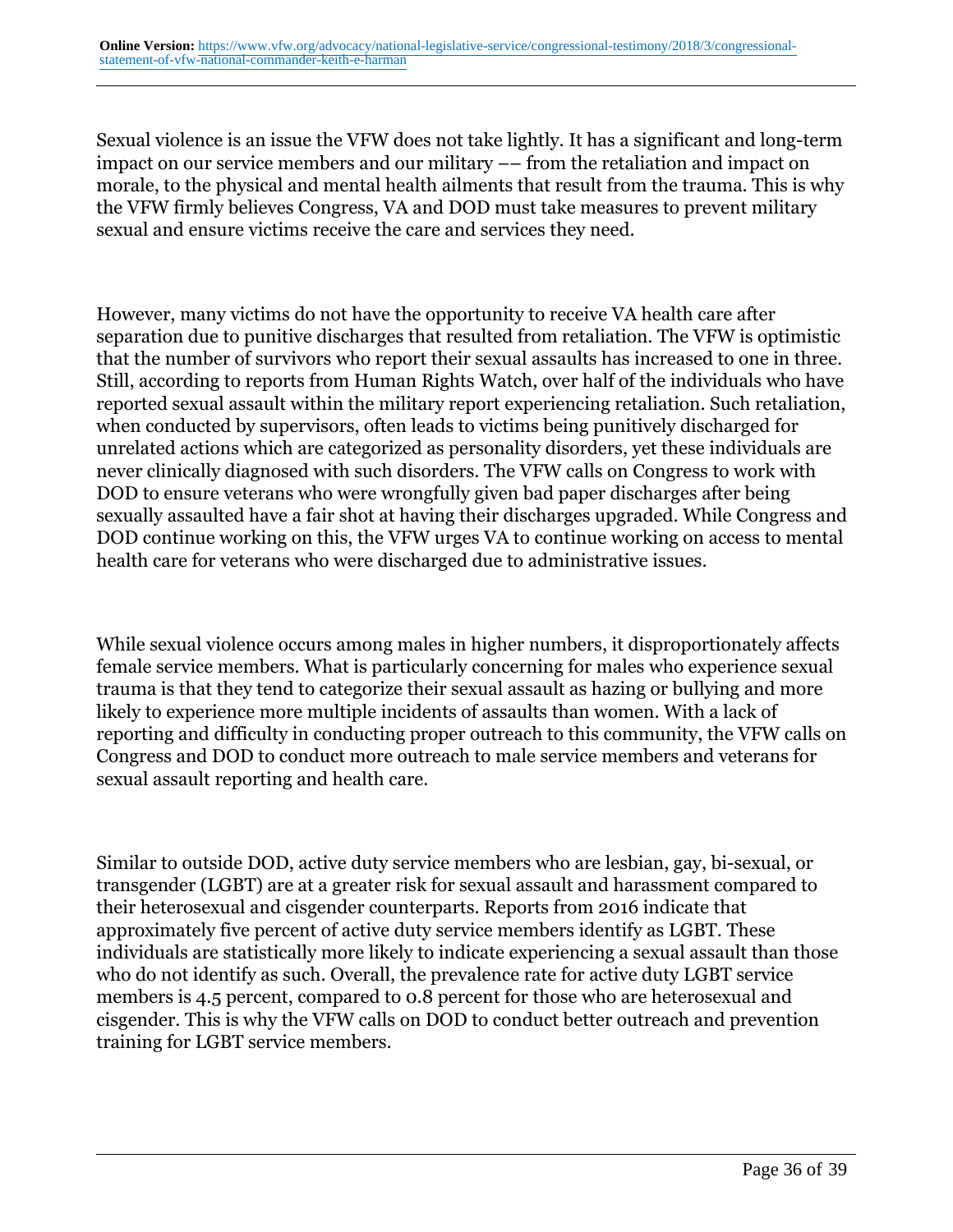The VFW urges DOD to work with congressional appropriators to ensure DOD's Sexual Assault Prevention and Response Office (SAPRO) has the money and assets it needs to improve prevention within DOD. The Centers for Disease Control and Prevention have empirically proven ways to work toward preventing sexual assault, but without the budget and assets required, SAPRO will be unable to use these data-driven approaches. To bring the unsatisfactory numbers of assault down, SAPRO must be able to focus more on prevention and continuing its "Zero Tolerance" campaign.

Lastly, the VFW requests Congress work with VA to improve mental health for veterans who survived sexual violence and trauma. For example, sexual assault victims say they feel uncomfortable speaking about their experiences in a group setting with veterans discussing their combat related PTSD. While these veterans wish to talk about their PTSD from sexual trauma, they feel more comfortable doing so in a private setting amongst other sexual assault survivors. Whether PTSD or any other mental health conditions stem from combat or rape, veterans deserve the treatments that work for them to cope with their individual health care conditions. Yet, VA struggles to arrange group therapy sessions for sexual trauma survivors, simply due to the lack of patients willing to partake in group therapy. Though there may only be one, two or three veterans wanting group therapy, it does not mean they should be denied access or placed into uncomfortable group therapy sessions. This is why the VFW calls on Congress to expand VA's telemedicine authorities to ensure sexual assault patients within VA have the opportunity to talk comfortably in a virtual group setting of people who endured the same traumas.

**Health Equity:** VA's Offices of Patient Care Services and Health Equity are charged with assisting minority and LGBT veterans to overcome their unique challenges in accessing quality VA health care. VA has found that minority and LGBT veterans are more likely than their non-minority counterparts to suffer from certain health conditions, but they are less likely to access needed treatments.

This is why the VFW urges Congress to work with VA in an effort to ensure no veteran is ignored. Veterans all swore the same oath, regardless of their ethnic background or sexual orientation. The Offices of Patient Care Services and Health Equity must continue working to ensure providers are able to meet the health care needs of all our minority veterans.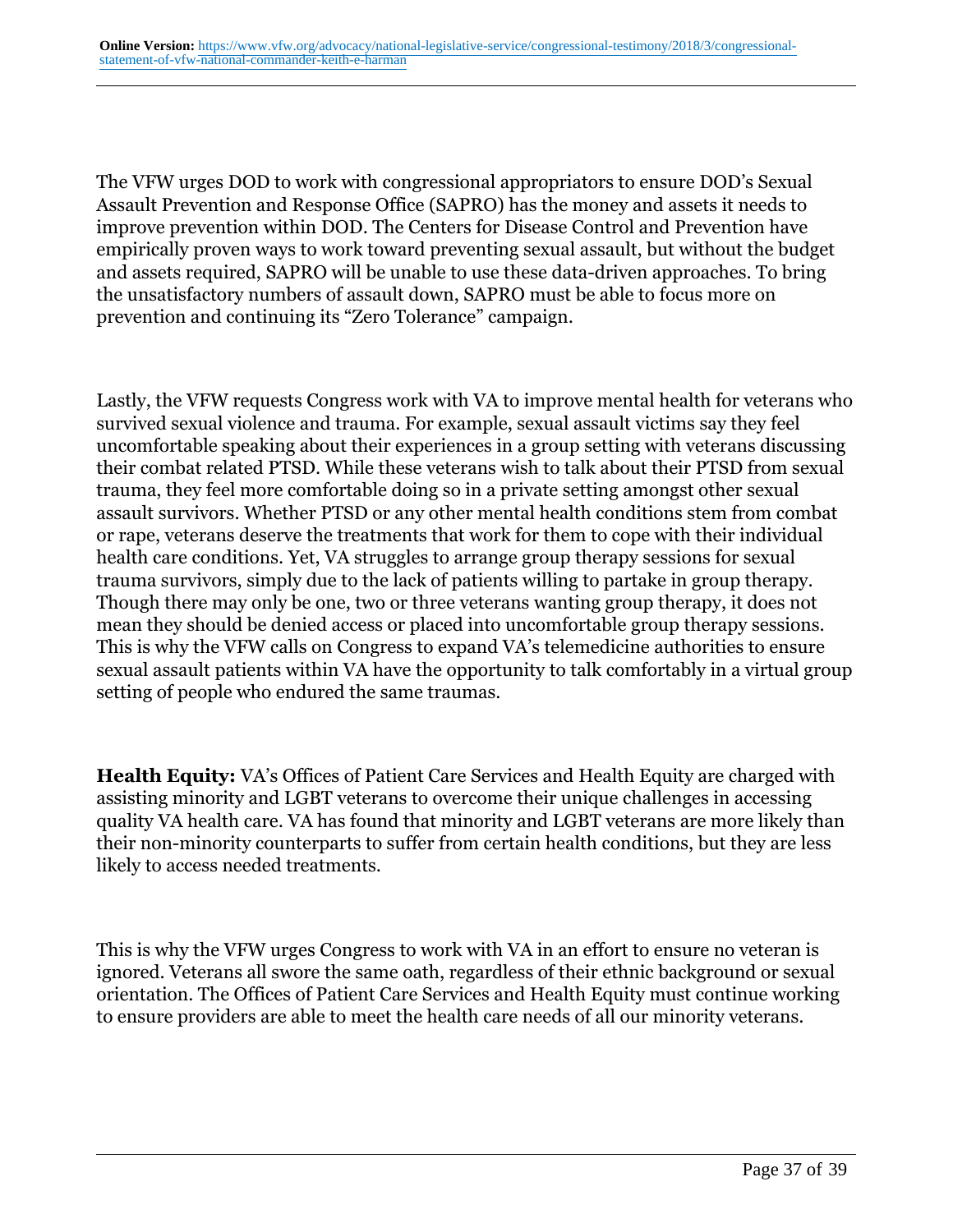The VFW also asks that Congress work with VA to ensure the Center for Minority Veterans is able to collect demographic data necessary to better understand the health care needs and outcomes of the veterans for whom the office was established.

**Overpayments:** With more than 187,000 overpayment notices being sent to veterans nationwide in the past year alone, one would hope that VA would not only be prepared to share the most precise information that triggered the notice in the first place, but also be prepared to assist the veteran in a timely fashion. Sadly, this simply is not the case.

In the past year, the VFW's National Veterans Service (NVS) has directly assisted more than 200 veterans who have experienced issues stemming from overpayments. According to our estimates, about 60 percent of the cases where NVS has intervened have resulted in the veteran being granted either partial or full relief from the debt from VA's Debt Management Center.

The VFW understands that overpayments must be recouped in order for benefit programs to work efficiently, but it is equally important that debt notices be clearly written, and provide the proper information regarding what steps veterans and schools need to take in order to resolve any outstanding debts as soon as possible. It is also imperative that the notices actually reach the veterans in the first place.

The VFW urges Congress to pass S. 2341, the *Veterans Debt Fairness Act of 2018*, which would fix VA's overpayment collection process.

**POW/MIA Full Accounting Mission:** In closing, I would be remiss if I did not mention how important America's POW/MIA mission is to the VFW and our nation's veterans, service members and families. It is a mission — it is a promise to those serving in uniform today — that no matter what, we will travel to the ends of the Earth to return you home to your families.

The VFW's support of the fullest possible Accounting Mission is 100 percent. We will always